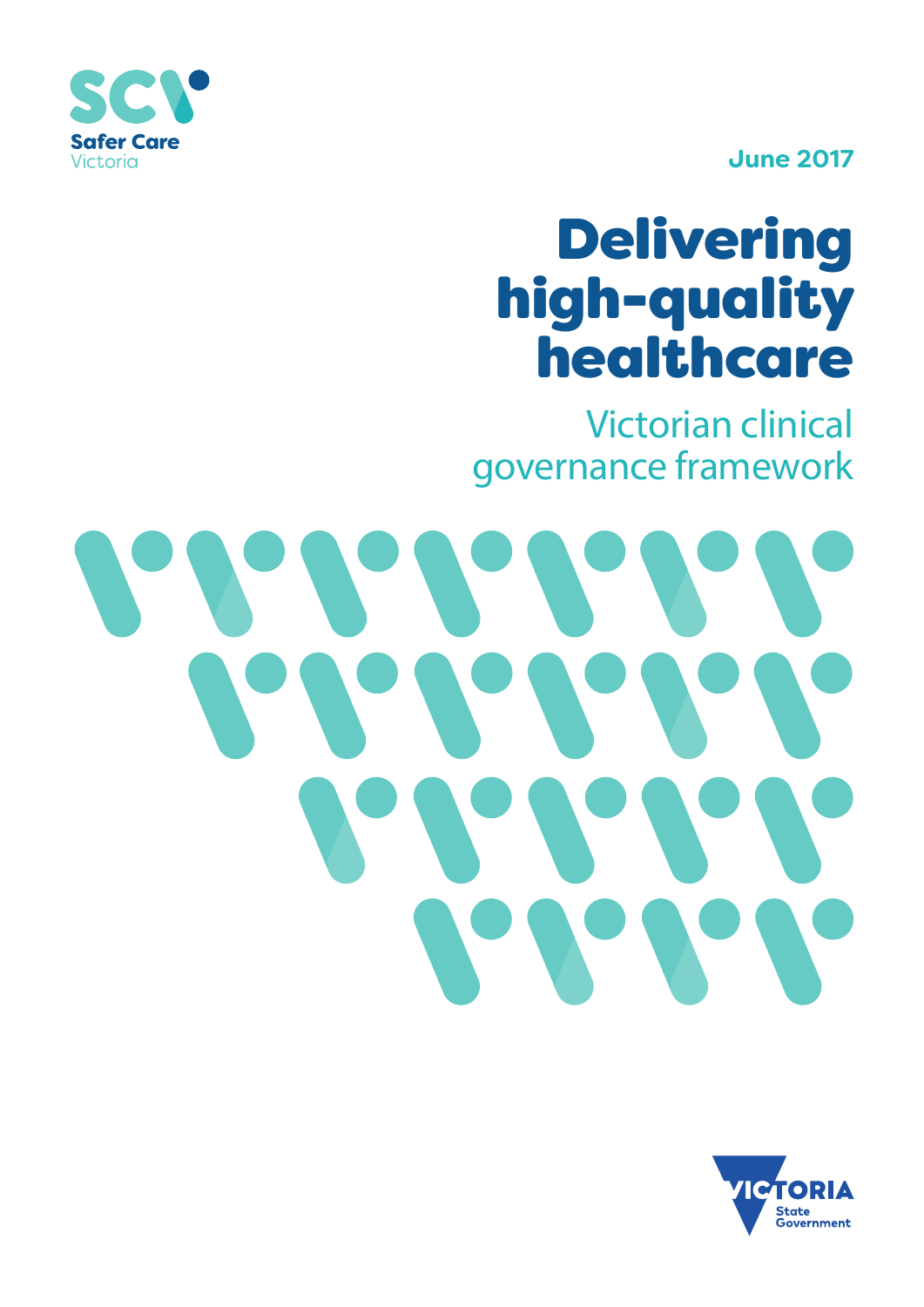To receive this publication in an accessible format, email safercarevictoria@dhhs.vic.gov.au

Authorised and published by the Victorian Government, 1 Treasury Place, Melbourne

©State of Victoria, Department of Health and Human Services, June 2017

Where the term 'Aboriginal' is used it refers to both Aboriginal and Torres Strait Islander people. Indigenous is retained when it is part of the title of a report, program or quotation.

ISBN/ISSN 978-0-7311-7206-1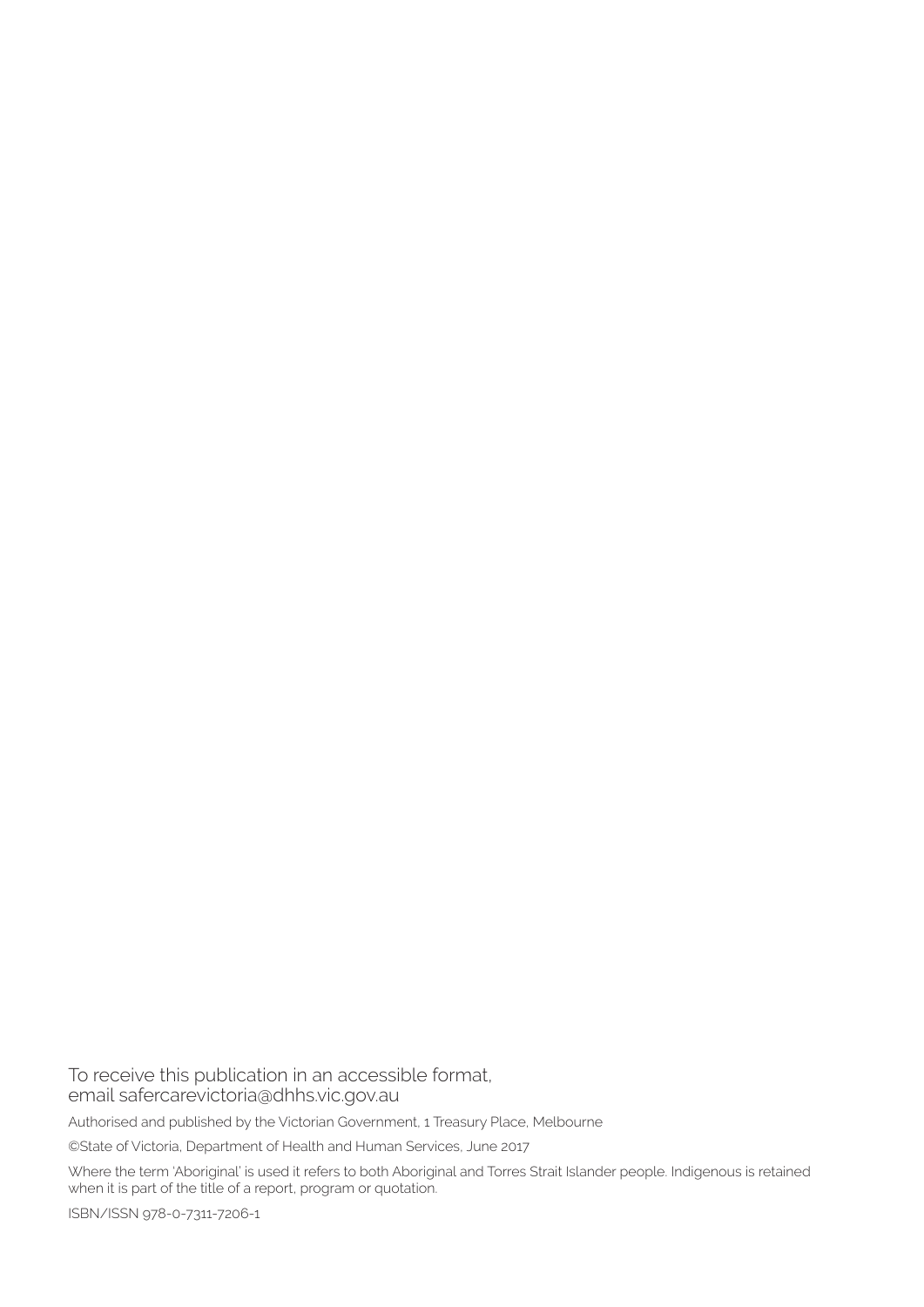

## Foreword

As the inaugural chief executive officer of Safer Care Victoria, I am delighted to release this updated framework to inform and guide good clinical governance*, Delivering high-quality healthcare*. This update has been written to better meet the needs of health services as we, together, seek to deliver the ambitious recommendations set out in the recently released *Targeting zero: the review of hospital safety and quality assurance in Victoria* (Duckett) report.

The refreshed framework has been developed with input from an expert group and informed by extensive sector feedback. I believe that it clearly articulates the Victorian Government's expectations regarding clinical governance. Our intent is that it also provides practical guidance on the systems and processes needed for delivering on our shared goal of outstanding healthcare for Victorians. Always.

All Victorians have the right to expect and receive consistently safe and high-quality healthcare. Effective clinical governance systems are fundamental to delivering on that expectation. Being effective means that clinical governance must be tailored and scaled to suit health services' circumstances and be regularly reviewed, evaluated and amended. Only in this way can we hope to drive continuous improvement to better patient outcomes and zero avoidable harm. Our purpose at Safer Care Victoria is to help enable all health services to deliver safe, high-quality care and experiences for their patients. I hope this framework assists in that purpose.

Of course, the framework is not an end in itself. I am pleased to let you know that significant other work is well underway to improve and enhance the way in which the government supports health services in providing safe, quality care. Safer Care Victoria will have a particular focus on strengthening patient experiences and partnerships and on enhancing and measuring clinician engagement. Healthcare begins with a patient–clinician encounter. Quality and safety also begins there.

I and our teams at Safer Care Victoria look forward to working closely with health service staff, the Department of Health and Human Services, the Victorian Agency for Health Information and consumers as we strive to achieve zero avoidable harm.

Victoria has a healthcare system that we can all take great pride in. I appreciate the effort and contribution that you make every day to ensuring Victorian health services are providing safe, quality care. I hope you find this framework helpful in your work.

**Professor Euan Wallace AM** Chief Executive Officer Safer Care Victoria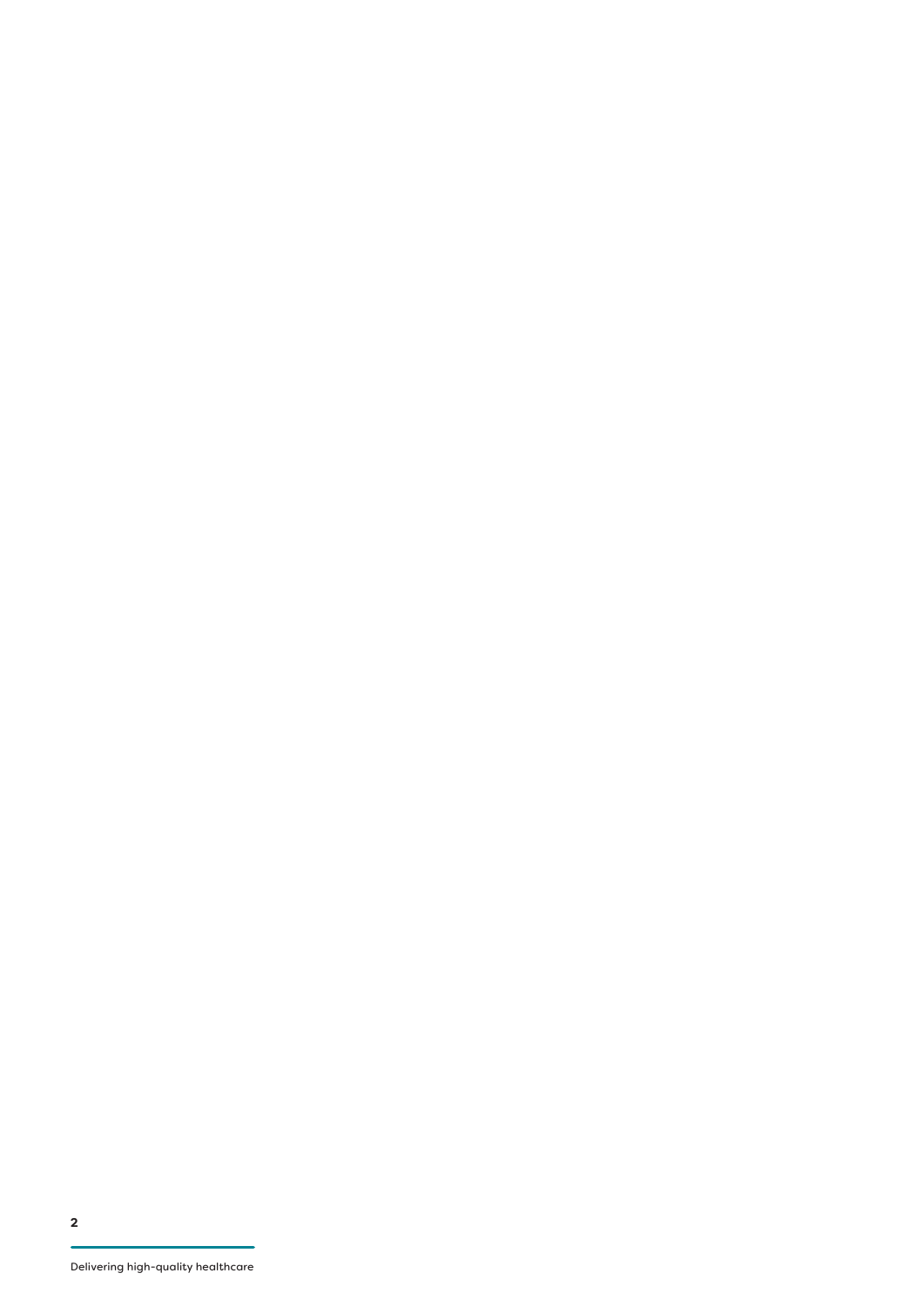





| Part 1: Overview - context, principles, expectations and roles   |    |
|------------------------------------------------------------------|----|
| Context                                                          | 4  |
| Clinical governance principles                                   | 6  |
| Clinical governance roles and responsibilities                   | 7  |
| <b>Part 2: Domains and systems</b>                               | 11 |
| Leadership and culture                                           | 12 |
| <b>Consumer partnerships</b>                                     | 13 |
| Workforce                                                        | 15 |
| Risk management                                                  | 16 |
| <b>Clinical practice</b>                                         | 17 |
| Critical clinical governance questions                           | 20 |
| Symptoms of clinical governance failure                          | 21 |
| Part 3: Additional information - references and acknowledgements | 22 |
| <b>Additional information</b>                                    | 22 |
| References and further reading                                   | 23 |
| Acknowledgements                                                 | 24 |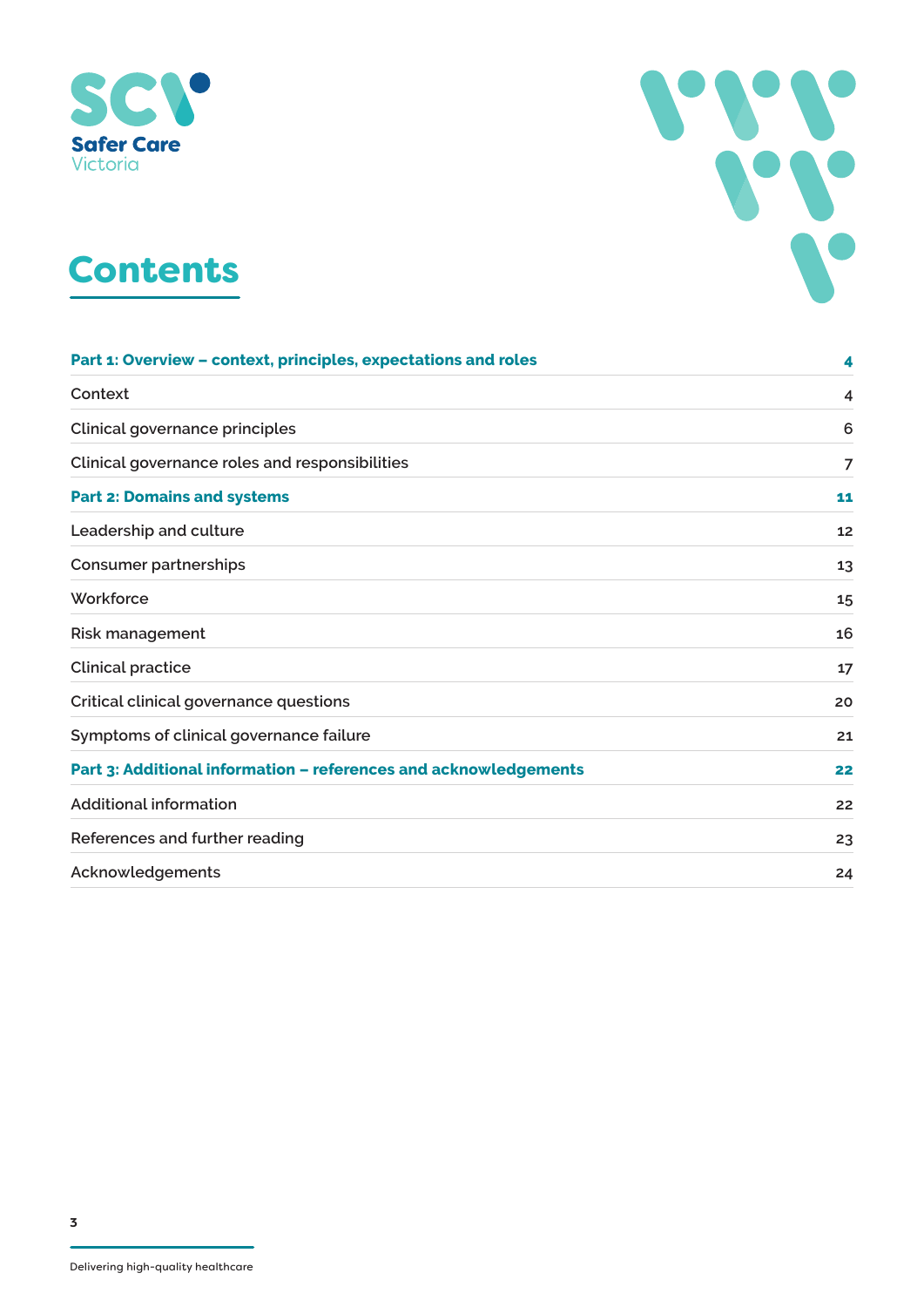## Part 1: Overview – context, principles, expectations and roles

**Clinical governance: the integrated systems, processes, leadership and culture that are at the core of providing safe, effective, accountable and person-centred healthcare underpinned by continuous improvement.**

## **Context**

Healthcare is inherently complex and high risk. High-quality healthcare requires continued commitment from all staff to the pursuit and maintenance of excellence. Whether that excellence is in an operating theatre or in a clinic or on a ward, whether it is clinical or in cleanliness, or timeliness or in food preparation, each and every component of healthcare counts. Just ask the patients. Fundamental to such excellence and to providing quality person-centred care are robust, integrated clinical governance systems. Safer Care Victoria requires all health services to have formal clinical governance structures and functions in place. We also require that those structures and functions are evaluated regularly for their effectiveness in driving continuous improvement. Boards hold this responsibility as a key aspect of their overall governance role and are, by law, directly accountable to the Victorian Minister for Health. However, effective clinical governance is everyone's business.

Clinical governance is not about compliance. High-performing health services achieve great outcomes by taking actions that go beyond compliance. These include (Ham et al. 2016):

- **a vision for the future** clearly communicated, specific and quantifiable goals for improving care
- **consumer partnerships** the consumer is at the centre of care and viewed as a critical partner in the design and delivery of healthcare
- **organisational culture** a 'just' culture exists whereby health service staff are supported and their wellbeing prioritised
- **continual learning and improvement** health service staff are provided with opportunities and encouragement to further their skill set and qualifications

## "

**To err is human, to cover up is unforgivable, and to fail to learn is inexcusable.** 99

**Sir Liam Donaldson**  World Health Organization Envoy for Patient Safety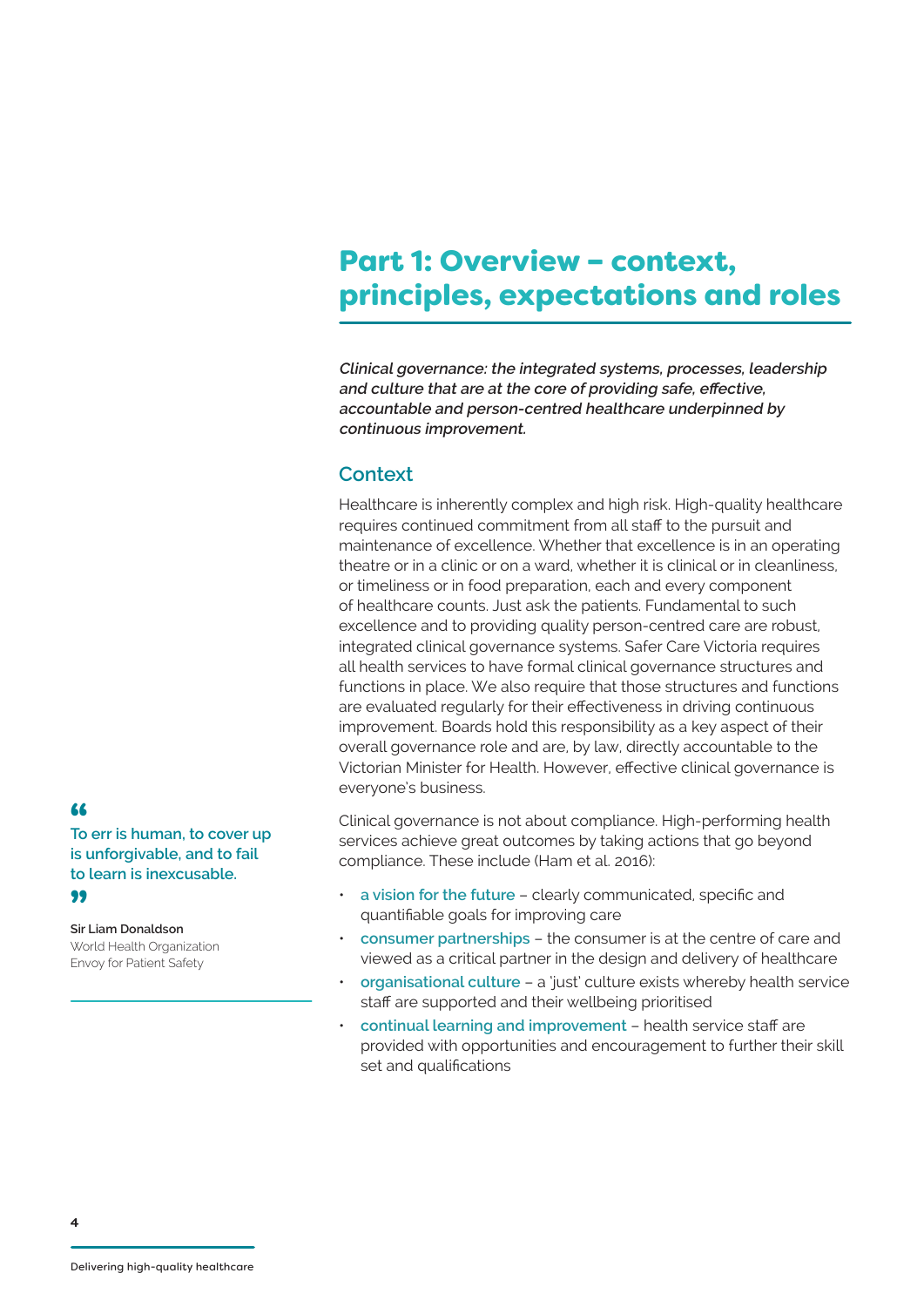

- **clinical leadership** strong, transparent, supportive and accessible leadership fosters a culture of learning, accountability and openness, with strong clinical engagement
- **teamwork** staff are supported at all levels of the organisation by skilled management
- **quality improvement** established methods and data are used to drive and design actions to improve safety and quality.

(The term 'consumer' includes patients, clients, residents, families, carers and communities.)

The content in this updated clinical governance framework reflects the current literature on high-performing health services and best practice in clinical governance. There is a renewed and strengthened emphasis on leadership, culture and improvement as being fundamental to highquality care. The framework identifies the systems required to develop and maintain a high-performing organisation.

The systems are organised into five domains and underpinned by continuous monitoring and improvement:

- **leadership and culture**
- **consumer partnerships**
- **workforce**
- **risk management**
- **clinical practice.**

The framework has been designed so that health services can adapt and implement its components to best meet the needs of their consumers and organisation. It is important that governance systems do not remain static but that they are regularly reviewed and evaluated to meet local requirements and drive continued improvement. It is critical that every member of the organisation – board, management, clinical, administrative, ancillary – understands that they have a role in pursuing excellence.

For the purposes of this framework, high-quality care is defined as:

- safe avoidable harm during delivery of care is eliminated
- **effective** appropriate and integrated care is delivered in the right way at the right time, with the right outcomes, for each consumer
- **person-centred** people's values, beliefs and their specific contexts and situations guide the delivery of care and organisational planning. The health service is focused on building meaningful partnerships with consumers to enable and facilitate active and effective participation.

**66**<br>Clinical governance and quality **improvement requires a focus on evidence and data, not just trust.** 99

**CRANAplus 2013**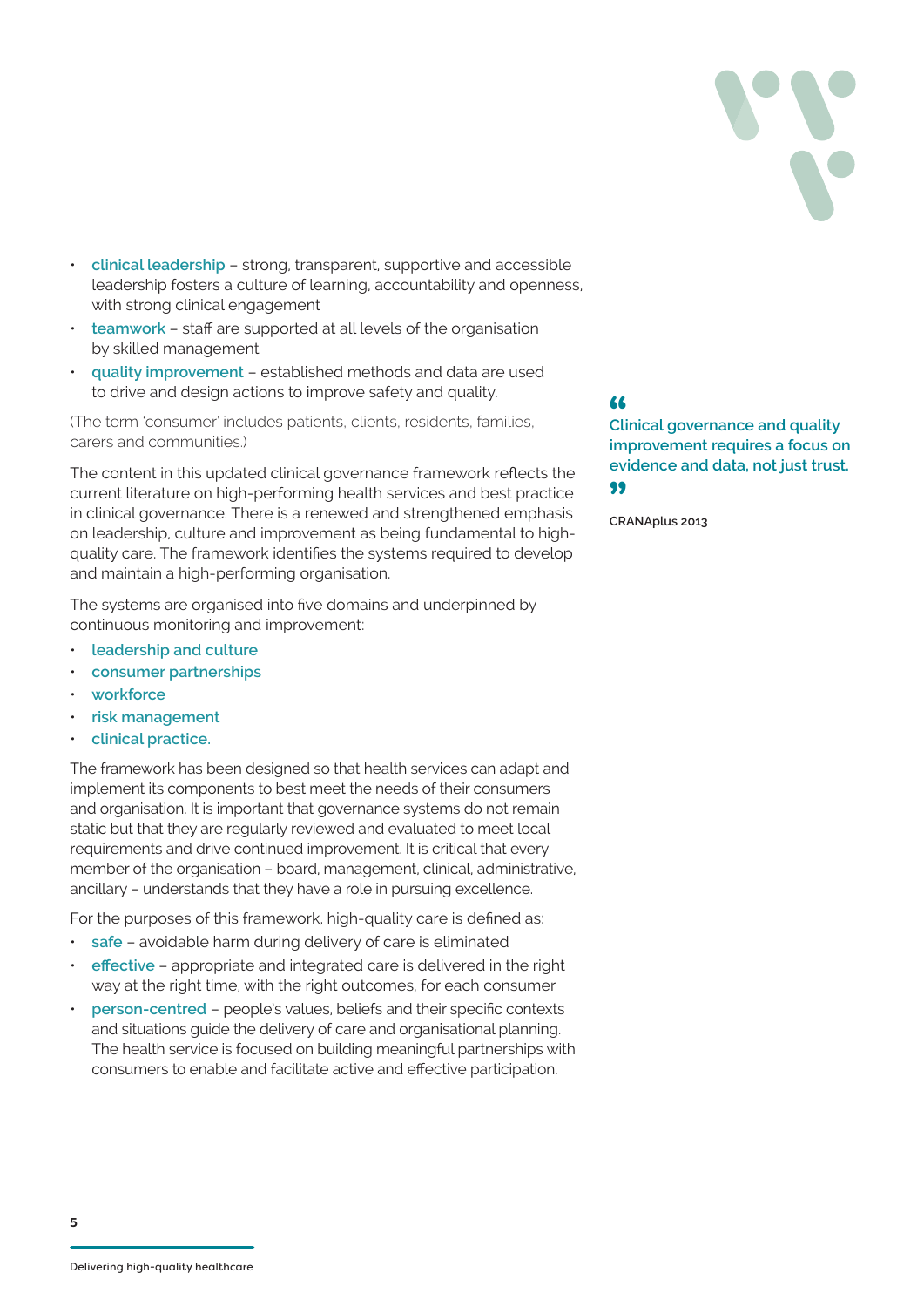The following principles should guide effective clinical governance systems.

**66**<br>Clinical governance is **essentially an organisational concept aimed at ensuring that every health organisation creates the culture, the systems and the support mechanisms so that good clinical performance will be the norm and so that quality improvement will be part and parcel of routine clinical practice.** 99

## **Sir Liam Donaldson**

speaking at the Conference on the Development of Surgical Competence on Clinical Performance and Priorities in the NHS, November 1999

## Clinical governance principles

| <b>Excellent consumer</b><br>experience                          | Commitment to providing a positive<br>consumer experience every time                                                                                                                               |
|------------------------------------------------------------------|----------------------------------------------------------------------------------------------------------------------------------------------------------------------------------------------------|
| Clear accountability .<br>and ownership                          | Accountability and ownership displayed<br>by all staff<br>· Compliance with legislative and<br>departmental policy requirements                                                                    |
| <b>Partnering with</b><br>consumers                              | Consumer engagement and input is actively<br>$\bullet$<br>sought and facilitated                                                                                                                   |
| <b>Effective planning</b><br>and resource<br>allocation          | · Staff have access to regular training and<br>educational resources to maintain and<br>enhance their required skill set                                                                           |
| <b>Strong clinical</b><br>engagement<br>and leadership           | • Ownership of care processes and outcomes<br>is promoted and practised by all staff<br>• Health service staff actively participate and<br>contribute their expertise and experience               |
| <b>Empowered staff</b><br>and consumers                          | • Organisational culture and systems<br>are designed to facilitate the pursuit<br>of safe care by all staff<br>Care delivery is centred on consumers                                               |
| Proactively<br>collecting and<br>sharing critical<br>information | • The status quo is challenged and additional<br>information sought when clarity is required<br>Robust data is effectively understood<br>and informs decision making and improvement<br>strategies |
| Openness,<br>transparency<br>and accuracy                        | • Health service reporting, reviews and<br>decision making are underpinned by<br>transparency and accuracy                                                                                         |
| <b>Continuous</b><br>improvement<br>of care                      | Rigorous measurement of performance<br>and progress is benchmarked and used<br>to manage risk and drive improvement<br>in the quality of care                                                      |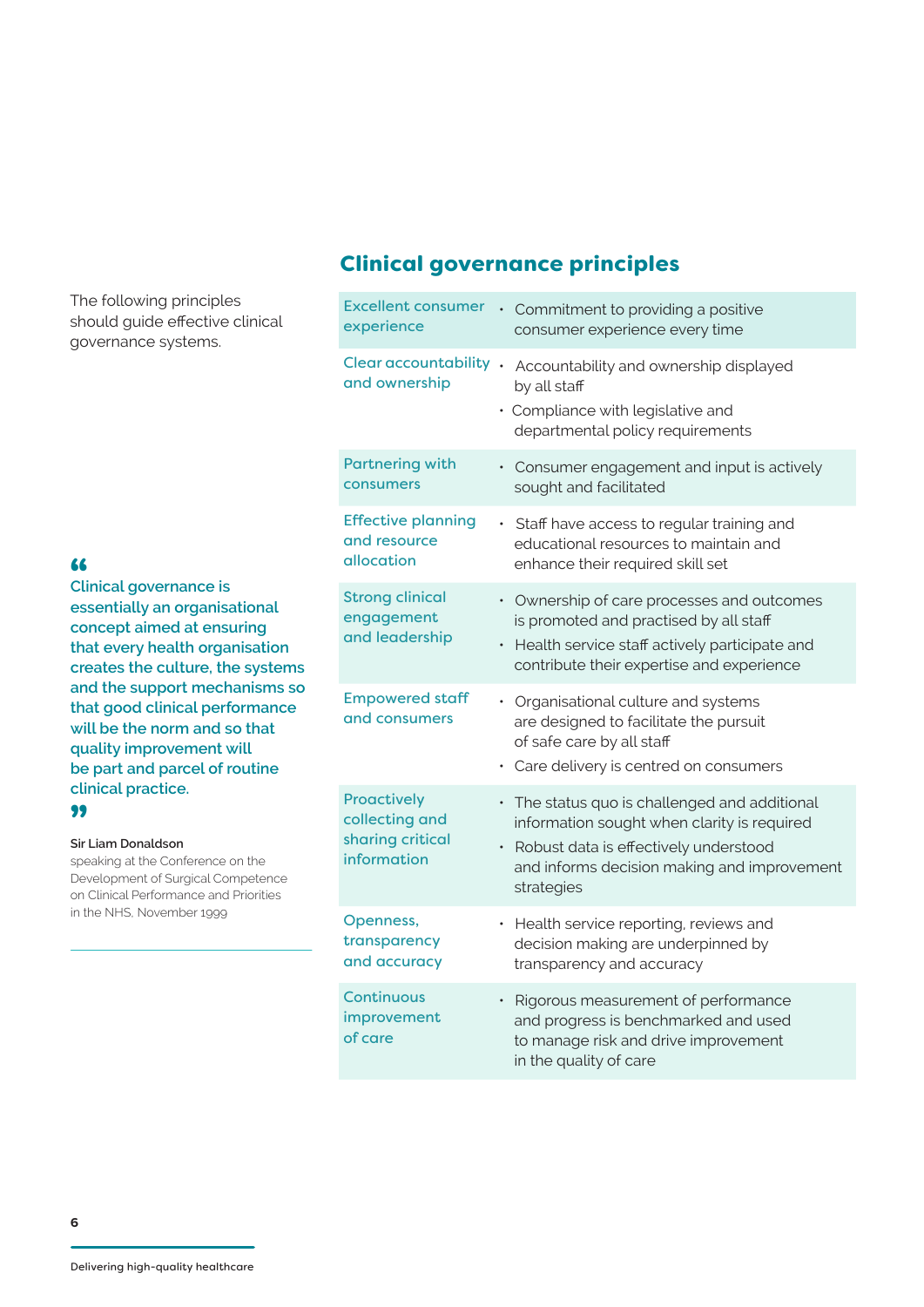

## Clinical governance roles and responsibilities

In order to achieve consistently safe and high-quality care, the following critical elements of the five domains apply to every employee within Victorian health services:

- commitment to partnering with consumers to facilitate effective engagement and participation
- ownership and accountability for the quality and safety of the care provided
- regular evaluation of performance to identify areas for improvement.

In addition to these responsibilities, every member of a health service (clinical and non-clinical alike; see Figure 1) has specific responsibilities regarding achieving and maintaining high-quality and safe care.

### **Figure 1: Clinical governance roles**

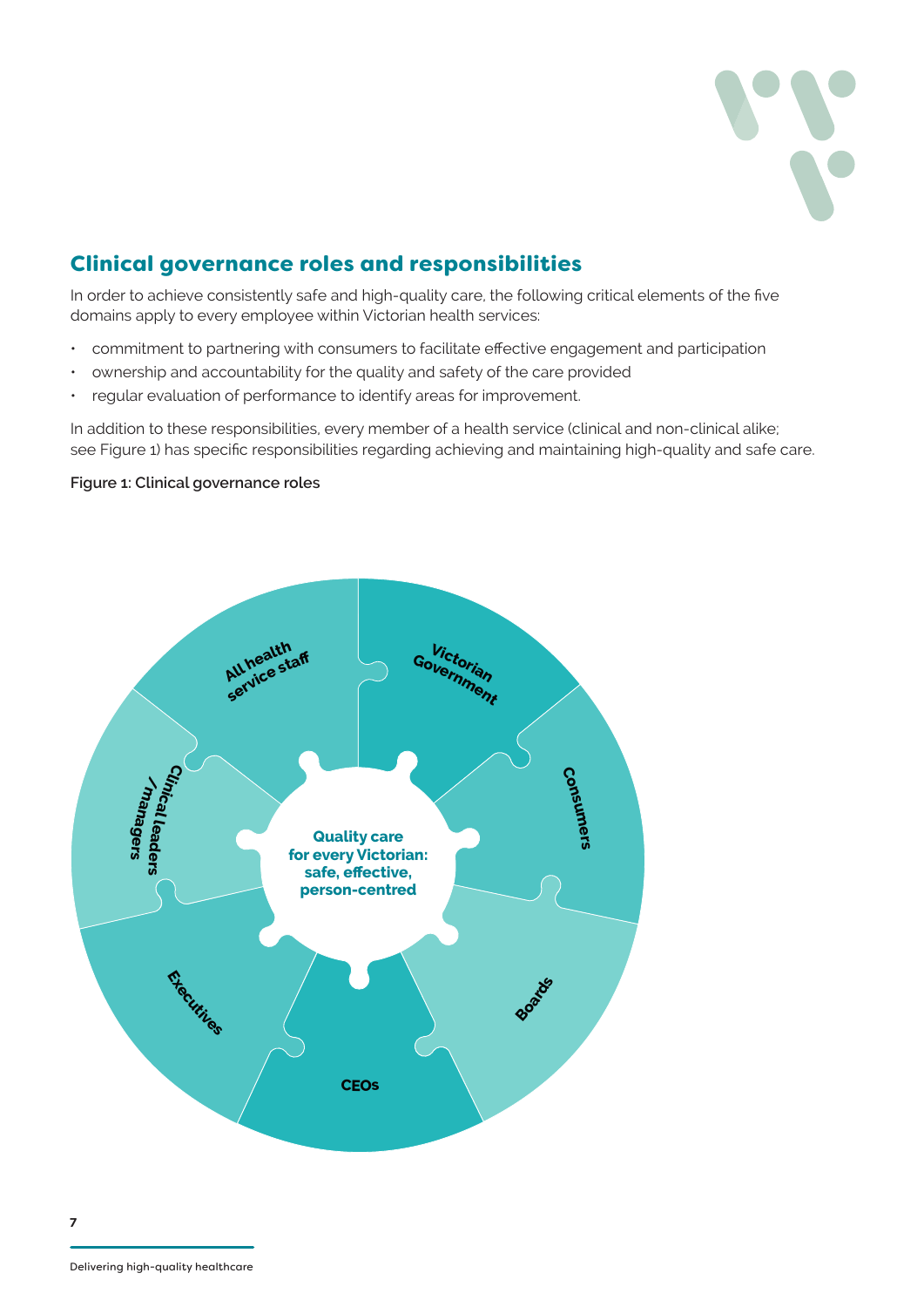## The **Victorian Government (Department of Health and Human Services, Safer Care Victoria and Victorian Agency for Health Information**) has a number of key clinical governance responsibilities including:

- setting expectations and requirements regarding health service accountability for quality and safety and continuous improvement
- ensuring health services have the necessary data to fulfil their responsibilities, including benchmarked and trend data
- providing leadership, support and direction to ensure safe, high-quality healthcare can be provided
- ensuring board members have the required skills and knowledge to fulfil their responsibilities
- proactively identifying and responding decisively to emerging clinical quality and safety trends
- effectively monitoring the implementation and performance of clinical governance systems, ensuring the early identification of risks and flags
- monitoring clinical governance implementation and performance by continually reviewing key quality and safety indicators.

**Consumers** are at the centre of clinical governance and should:

- participate in their own healthcare and treatment, and that of their family and carers, to their desired extent
- participate in system-wide quality and safety improvement
- partner with healthcare organisations in governance, planning and policy development to co-design and drive improvement in performance monitoring, measurement and evaluation
- advocate for patient safety to support the best possible treatment and outcomes for themselves and others
- provide feedback, ideas and personal experience to drive change.

**Health service boards** are accountable for the safety and quality of care provided by their service, with key responsibilities being:

- performing as a discrete entity accountable to the Victorian Minister for Health and ultimately being accountable for the quality and safety of the care provided by the organisation
- setting a clear vision, strategic direction and 'just' organisational culture that drives consistently high-quality care and facilitates effective employee and consumer engagement and participation
- staying engaged, visible and accessible to staff
- ensuring it has the necessary skill set, composition, knowledge and training to actively lead and pursue quality and excellence in healthcare
- understanding key risks and ensuring controls and mitigation strategies are in place to mitigate them
- monitoring and evaluating all aspects of the care provided through regular and rigorous reviews of benchmarked performance data and information
- ensuring robust clinical governance structures and systems across the health service effectively support and empower staff to provide high-quality care and are designed in collaboration with staff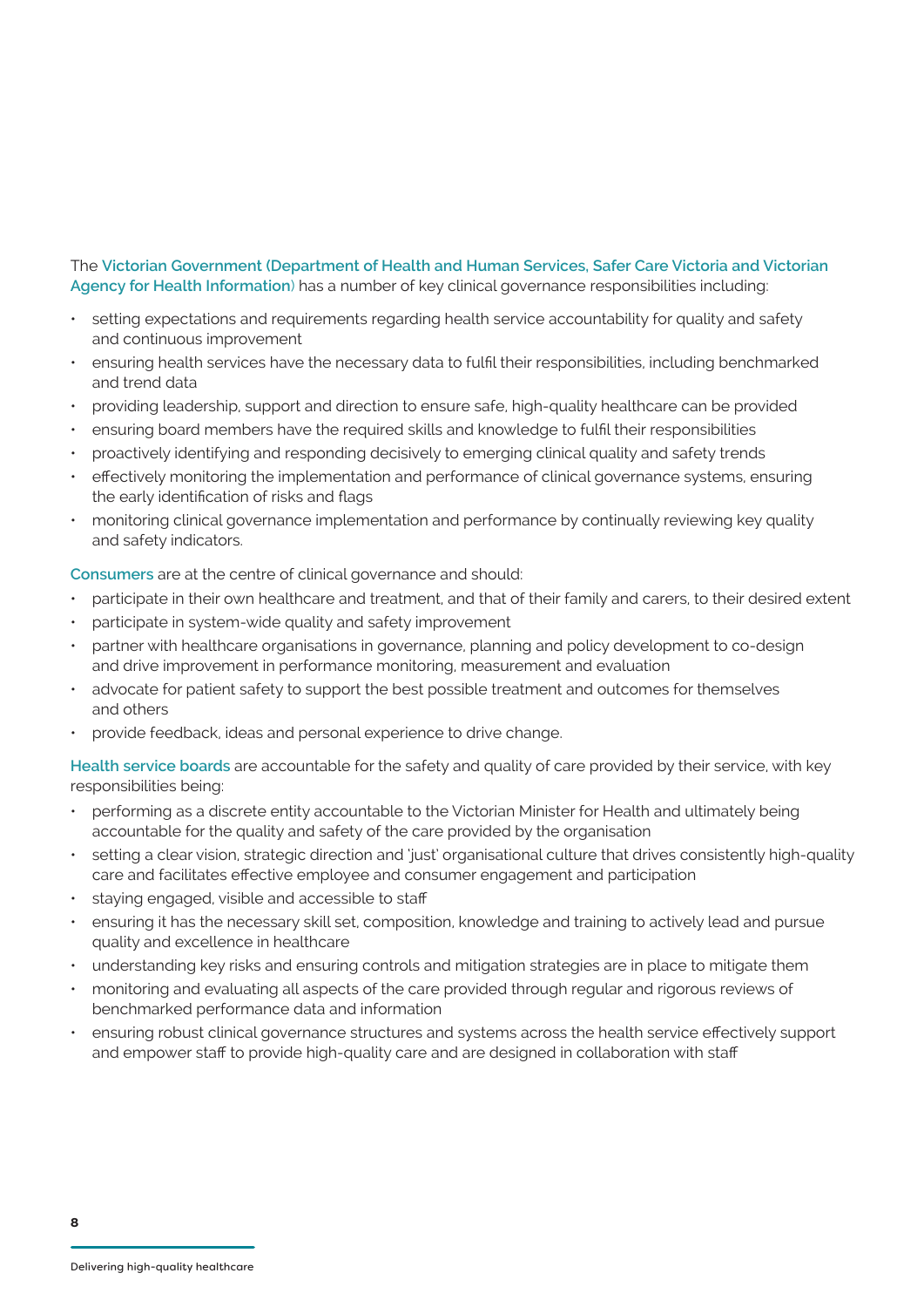

- delegating responsibility for the implementation, monitoring and evaluation of clinical governance systems to the CEO and working in partnership with the CEO to realise the organisation's vision
- regularly seeking qualitative and quantitative information from the CEO, executive and clinicians about the status of the quality and safety of care processes and outcomes in all services.<sup>1</sup>

### The **health service CEO** is responsible for:

- providing visible leadership and commitment in delivering and supporting the strategic direction set by the board
- creating a safe and open culture that empowers staff to speak up and raise concerns
- working in partnership with the board to ensure efficient allocation of resources that achieve public value and deliver on the organisation's vision for quality and safety
- equipping staff to fulfil their roles by providing role clarity at each level of the organisation along with the necessary knowledge, tools, resources and opportunities to engage and influence the organisation's core business
- elevating quality of care within the organisation, ensuring the voice of the consumer is at the centre of core business and that the organisation remains focused on continuous improvement
- fostering a 'just' culture of safety, fairness, transparency, learning and improvement in which staff are empowered and supported to understand and enact their roles and responsibilities
- delegating the implementation, review, measurement and evaluation of operational quality and safety performance to executive and clinical leaders
- regularly reporting to the board with internal and external data on clinical risks, care processes and outcomes, areas for improvement and progress towards excellence across all clinical services
- proactively seeking information from qualitative and quantitative sources, including the voice of the consumer and clinician, to paint a comprehensive picture of the quality of care and services
- adopting a 'no surprises' partnership approach with the board in the pursuit of excellence and welcoming questions that may help identify important issues or blind spots.

The health service **executive** has a clearly defined role in clinical governance including to:

- lead and support the health service to deliver the board's vision for safe, quality care, facilitating and ensuring effective staff and consumer involvement
- develop and support safety and quality leaders in their services and provide assurance to the CEO that staff at each level of the organisation are supported to actively pursue high-quality care for every consumer
- ensure robust and transparent reporting, analysis and discussion of the safety and quality of care occurs regularly and is informed by qualitative and quantitative data, committee structures and clinician engagement
- understand and monitor the areas of key risk and ensure escalation and response actions are taken where safety is compromised
- regularly evaluate clinical governance systems to ascertain their effectiveness.

1 This information should be sought beyond the purposes of audit and accreditation.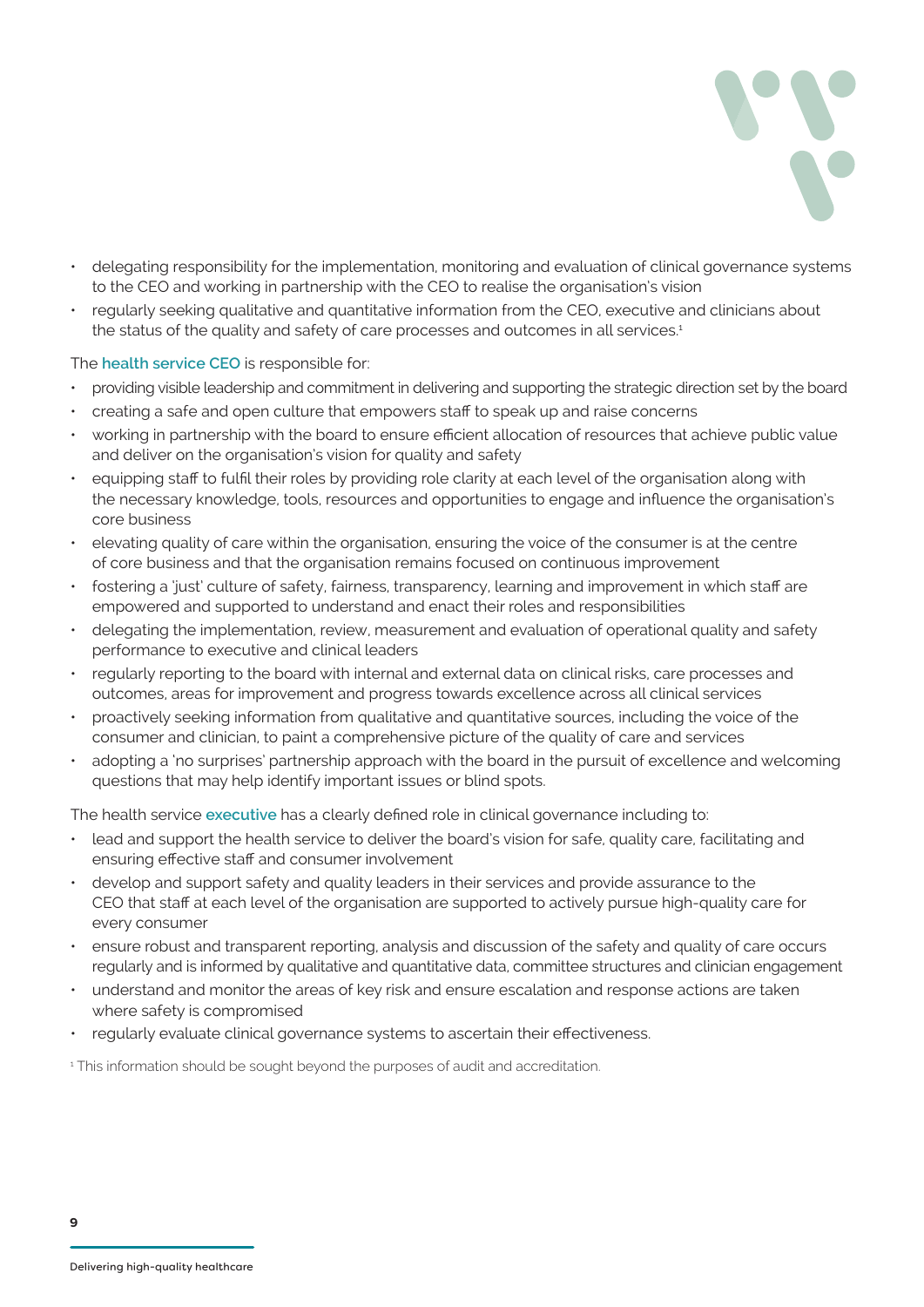### **Clinical leaders/managers** within a health service are required to:

- understand the challenges and complexity of providing consistently high-quality care and support clinicians through a culture of safety, transparency, accountability, teamwork and collaboration
- provide a safe environment for both consumers and staff that supports and encourages productive partnerships between different clinical groups and between clinicians and consumers
- provide useful performance data and feedback to their clinicians and relevant committees and engage clinicians in identifying and taking appropriate action in response
- actively identify, monitor and manage areas of key risk and lead appropriate escalation and response where safety is compromised
- be skilled in staff management, foster productive and open cultures, and promote multidisciplinary teamwork
- ensure staff are clear about their roles and responsibilities, are supported with resources, standards, systems, knowledge and skills development, and hold them to account for the care they provide
- expect and drive action in response to managing risks and improving care.

## **All health service staff** should:

- provide high-quality care in their services as a priority
- go beyond compliance to pursue excellence in care and services
- speak up and raise concerns and issues, promoting a culture of transparency
- share information and learnings regarding clinical safety
- regularly update their skills and knowledge to provide and support the best care and services possible
- actively monitor and improve the quality and safety of their care and services
- work with care standards and protocols
- contribute to a culture of safety, transparency, teamwork and collaboration.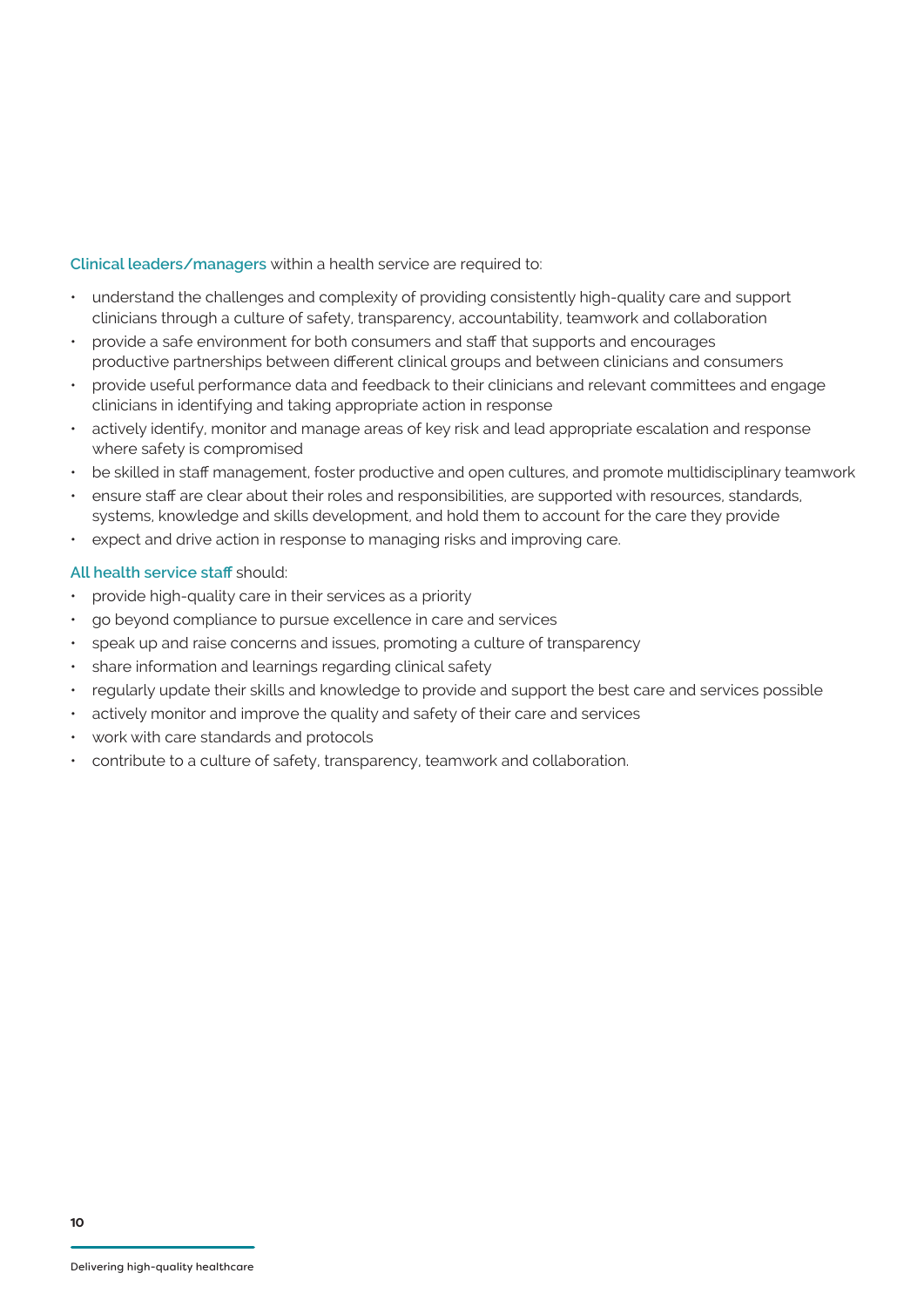

## Part 2: Domains and systems

Within the five domains, key systems and practices are required to support safe, effective, person-centred care for every consumer, every time.

The five domains of clinical governance are interrelated (see Figure 2) and should be integrated into the organisation's broader governance arrangements (for example, clinical risk management is a component of broader risk management).

It is expected that health services tailor and implement these components to support consumers and staff to work together to achieve high-quality care.

### **Figure 2: Clinical governance domains**

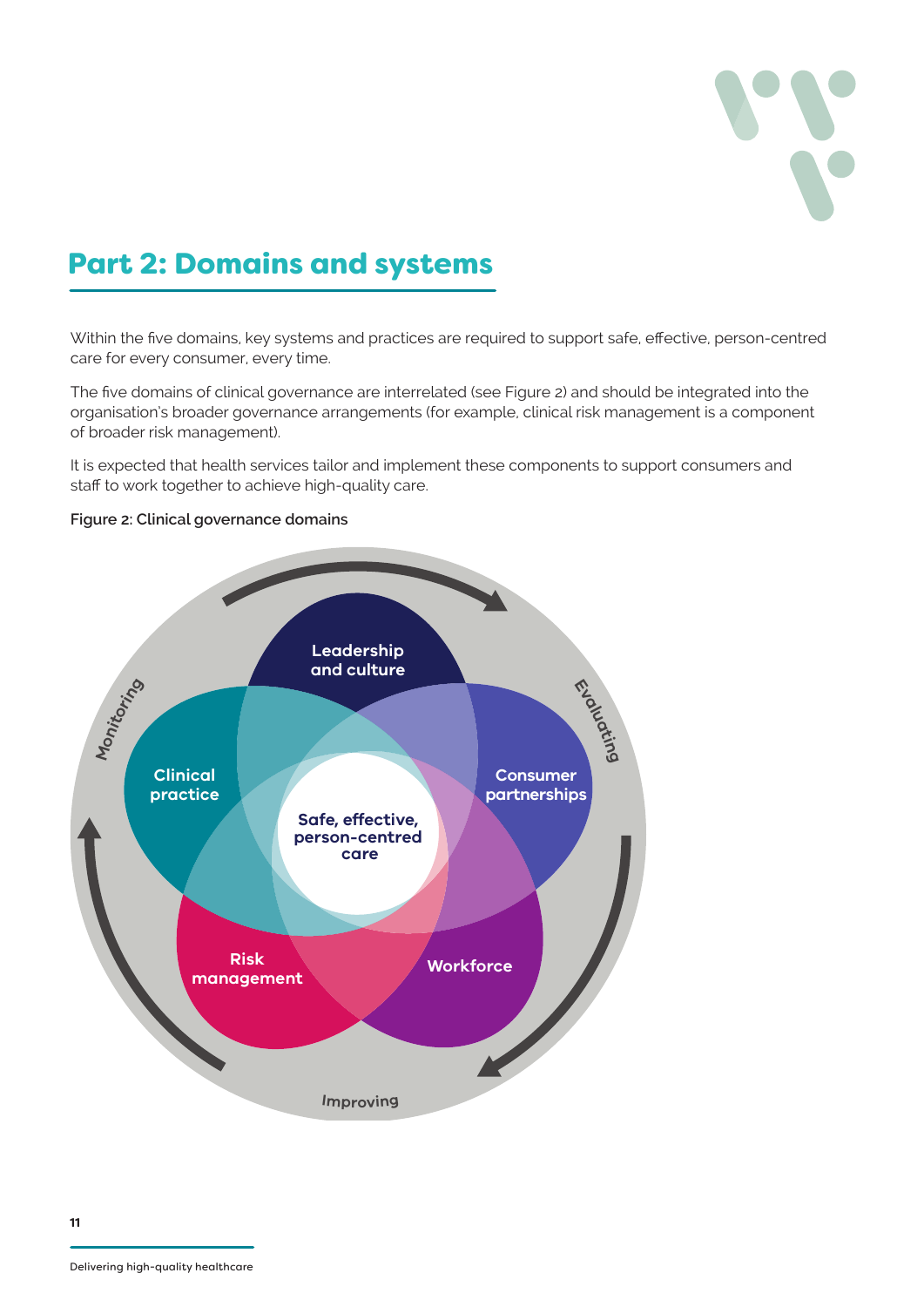## Leadership and culture

High-quality healthcare requires engaged clinicians and patients.

Visible, accountable and purposeful leadership at all levels of a service is required to cultivate an inclusive and just culture that will make engagement a reality. Engaged staff and consumers who actively participate in organisational strategy, planning and delivery are the origins of quality.

Culture doesn't just happen; it is purposeful. A strong organisational culture is required to support leaders and staff to create and maintain high-quality care. The culture should be one of fairness, respectfulness and transparency. It should be based on principles of natural justice, innovation, learning from errors and accountability for decisions and behaviours.

Creating and maintaining this culture and achieving this strategic goal requires effort, robust systems and productive working relationships between boards, CEOs, the executive, consumers, clinical leaders and all staff. These relationships support and challenge each group to achieve a shared vision for excellence in the safety and quality of care. Culture is organisation-wide, not craft group or workplace-specific.

Systems must be in place to ensure:

- a clear vision for improving the quality of care is developed and communicated
- there is organisational alignment in achieving strategic goals and priorities for providing high-quality care for every consumer in a way that is seamless and integrated
- there is a supportive, transparent culture, set and led by the board that assists all health service staff to provide high-quality care and continuously improve
- clear accountability is assigned for planning, monitoring and improving the quality of each clinical service
- the CEO, board and clinical leaders regularly discuss where the health service is positioned in relation to peer health services and seek external ideas and knowledge on how best to strive for high-quality care
- the board and executive visibly engage with and support consumers, clinicians, managers and staff in their roles
- appropriate governance structures, including committee and reporting structures, are in place to effectively monitor and improve clinical performance

#### **Some signs of success**

Staff survey response rates exceed 40 per cent

Staff report that a 'just' culture exists within the health service

There are high rates of agreement with safety culture questions in the People Matter survey

Leaders conduct regular walkarounds and ask staff and patients questions related to the safety, effectiveness and patientcentredness of the care being experienced and delivered

The board and executive lead and regularly discuss progress with a plan to achieve a set of strategic goals and priorities for safe, effective and person-centred care

There is consumer representation on board quality committees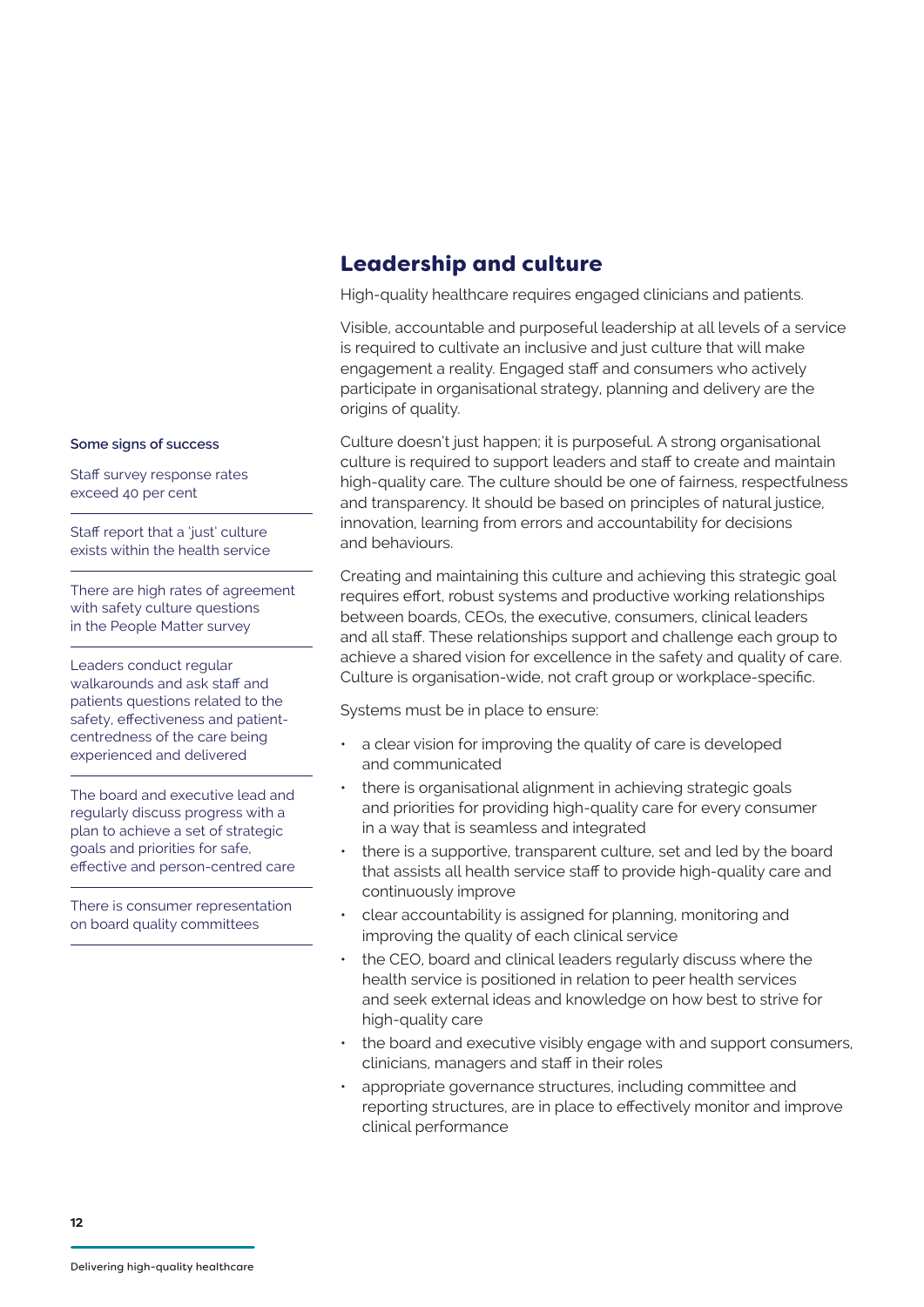

- there is development and support at all levels of the organisation of leaders who promote and drive high-quality care
- staff skills and systems for achieving high-quality care and for managing change and improvement are developed across the organisation
- the organisation's safety culture is regularly measured to identify areas of success and issues for improvement, including staff understanding at all levels of their role in creating safe care
- there is regular and rigorous evaluation of the effectiveness of systems for developing and supporting positive organisational leadership and culture.

## Consumer partnerships

Healthcare is all about the consumer. Consumer experience and participation (among patients, clients, residents, families, carers and community members) are crucial indicators of quality and safety. Effective consumer partnerships are essential for improving healthcare outcomes and driving continuous improvement. Lifting and responding to the consumer voice is at the origin of good clinical governance.

Empowering consumers to partner in care and decision making enables staff to better understand the individual consumer's specific needs, concerns and values. It supports staff in providing more appropriate treatment and care plans and leads to better clinical and patient outcomes. Consumer feedback, both positive and negative, is a valuable resource and should be encouraged in all aspects of the service. Complaints should be responded to in consultation with the consumer to reach suitable resolutions; outcomes should then be used to drive improvement.

Partnering with consumers is a cornerstone of healthcare delivery and the key contributor to achieving the organisation's strategic goals. Consumer partnerships should be promoted across the organisation in planning, policy development, guidelines, training and care delivery.

Systems should be in place to ensure:

- consumers and their needs are key organisational priorities
- consumers are actively invited to provide feedback on their experiences of care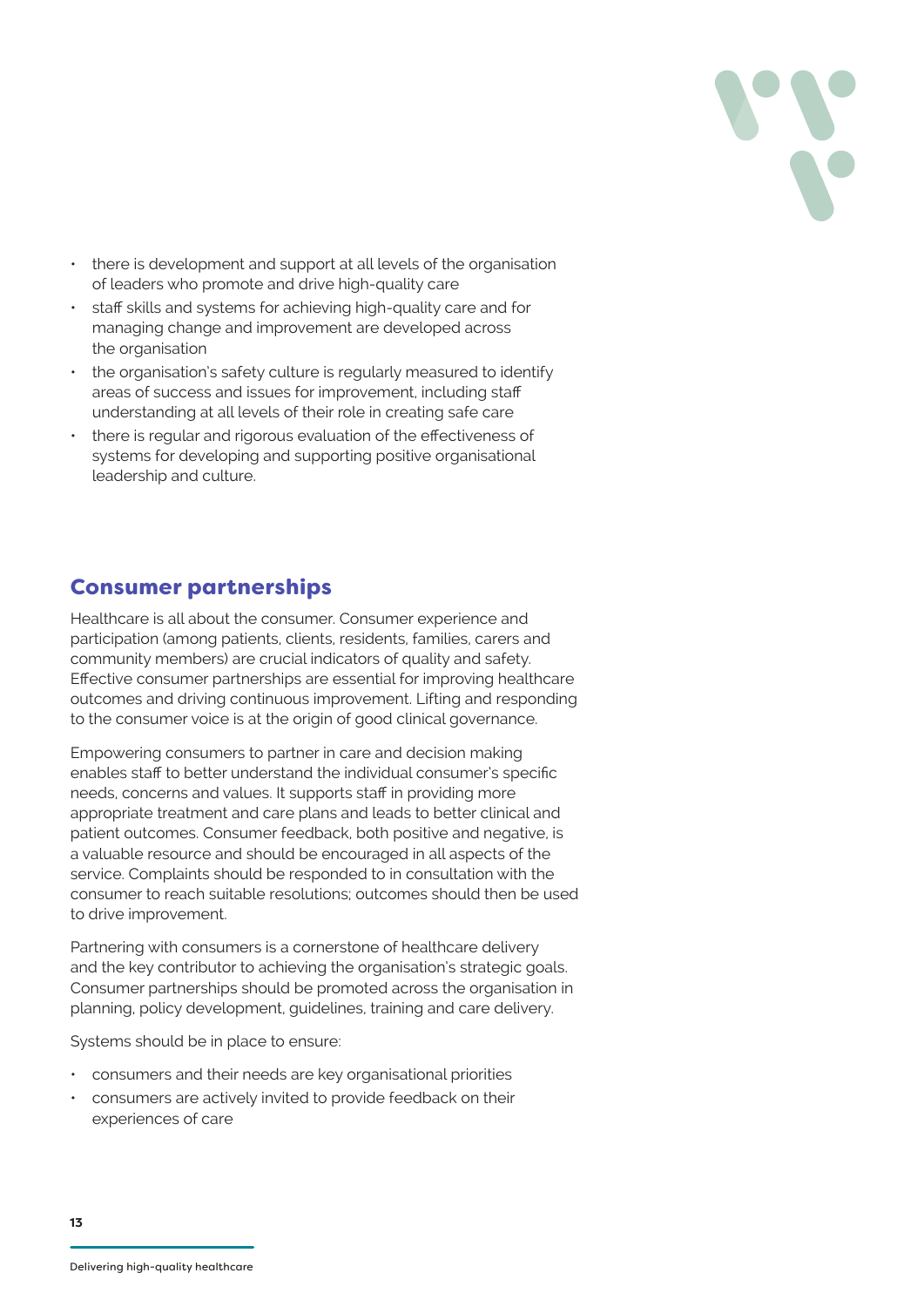#### **Some signs of success**

Being able to identify changes made in response to complaints or feedback from an active consumer advisory committee whose members are trained and supported

Consumer-led patient walkarounds

Positive patient survey feedback, particularly on questions relating to information and involvement

Shared understanding of established goals relating to patient outcomes

A clear consumer advisor governance framework is in place that supports open and effective reporting of advisor concerns to the executive and board

Consumer representatives on board quality committees feel they are making a useful and respected contribution to improving care

Consumers are encouraged and equipped to participate in organisational strategy and decision making for care improvement

- consumers are provided with the relevant skills and knowledge to participate fully in their care to the extent they wish
- consumers are provided with the opportunity, information and training to fully participate in organisational processes for planning, monitoring and improving services
- clear, open and respectful communication exists between consumers and staff at all levels of the health system
- services respond to the diverse needs of consumers and the community
- services learn from and act on the feedback on clinical care and service delivery as provided by consumers in order to make improvements
- the rights and responsibilities of consumers are respected and promoted to the community, consumers, carers, clinicians and other health service staff, as required by the Australian Charter of Healthcare Rights (ACSQHC 2008) (see also The Australian Charter of Healthcare Rights in Victoria brochure)
- consumer participation processes are monitored for their effectiveness in empowering consumers to fully partner in their care
- complaints are responded to compassionately, competently and in a timely fashion, with feedback provided to all parties about the action resulting from their input
- issues arising from complaints are analysed, reported and used to improve care and services
- the systems for empowering meaningful consumer participation are regularly and rigorously evaluated.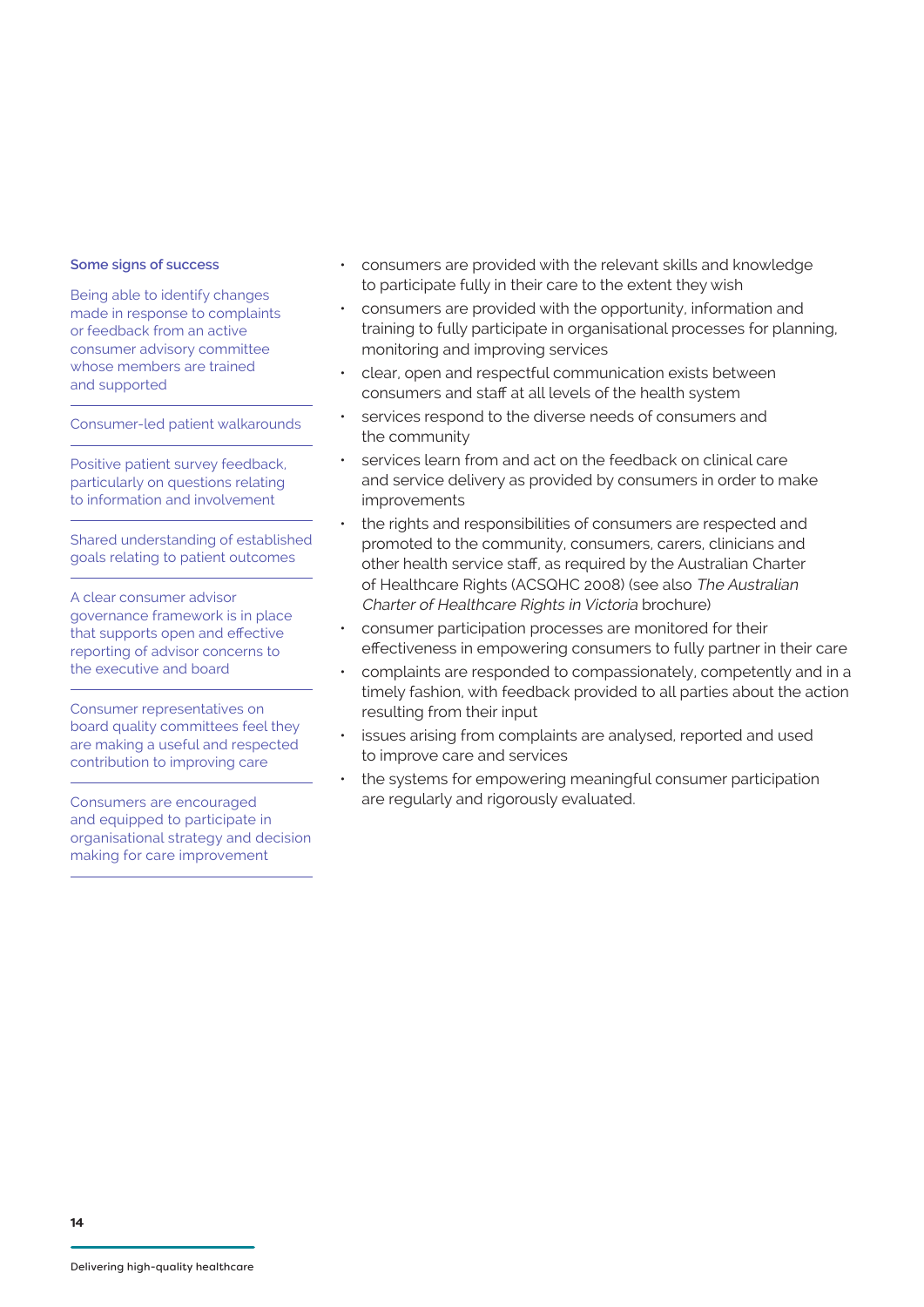

## **Workforce**

Systems are required to support and protect a skilled, competent and proactive workforce. This requires comprehensive strategies and plans for recruiting, allocating, developing, engaging and retaining high-performing staff. These strategies will ensure the health service has the right people with the right skills at the right time to provide optimal care.

Providing a physically and psychologically safe workplace is fundamental to achieving a high-performing workforce and for addressing workplace bullying. Organisational planning and resource allocation must involve effective staff engagement.

Staff at all levels of the organisation require access to training and information about effective change and about improvement tools and methods. Staff should be supported to apply these tools and methods to review and improve their practice. Proactive human resources systems should support staff to develop and consolidate their skill base, work within their scope, provide supervision where required and manage performance.

Systems should be in place to ensure:

- planning, allocation and management of the workforce provides the appropriate personnel and skills to deliver high-quality care and to meet changing consumer needs
- the health workforce has the appropriate qualifications and experience to provide high-quality care and ongoing professional development to maintain and improve skills
- a safe and fair workplace based on a 'just' culture and mutual respect is provided, with systems in place to address issues with culture such as workplace bullying
- promotion and support of multidisciplinary teamwork is the basis of providing high-quality care
- clear communication of role expectations, responsibilities and standards of performance is provided to all staff, and employees are supported and held accountable for meeting these expectations
- mentoring and supervision is used to support, monitor and develop clinical staff
- training and tools are provided so staff can monitor and improve their own practice and organisational processes more broadly

#### **Some signs of success**

Staff engagement and satisfaction is measured and is a priority area of focus for the board

The training and development budget is fully utilised

Staff orientation and induction includes quality and safety issues

There are high levels of participation in employee performance reviews and professional development planning

There is a system for ensuring that critical clinical training requirements have been met

Resource planning and allocation provides for effective staff supervision and mentoring

**15**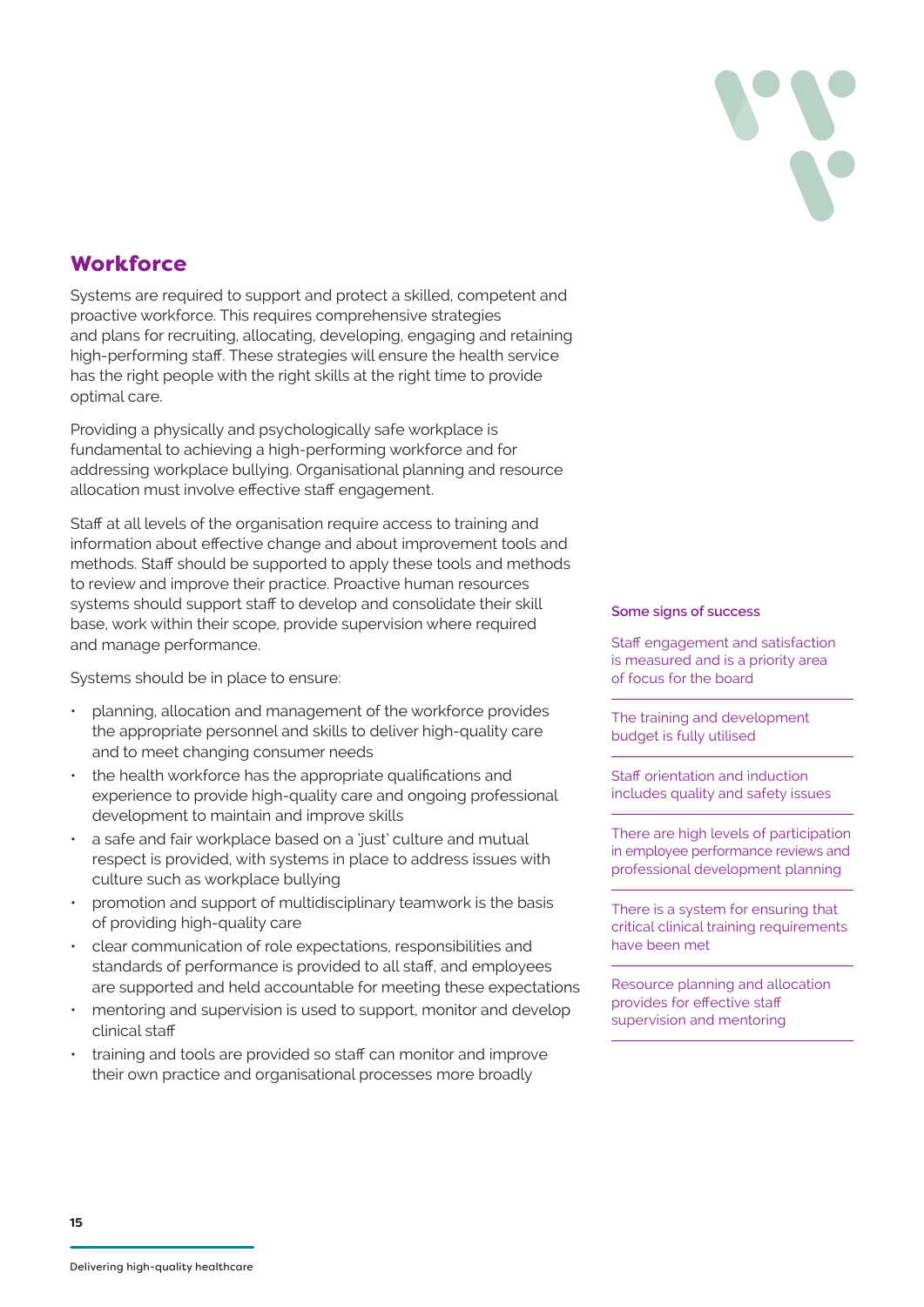- innovation in workforce practice supports the development and maintenance of workforce excellence
- there is a just process for addressing individual performance that prioritises consumer safety
- a defined system for managing complaints or concerns about a clinician is in place and is regularly reviewed for its effectiveness
- the systems for developing and supporting the workforce are regularly and rigorously evaluated to ensure their effectiveness in supporting high-quality care.

#### **Some signs of success**

Quality and safety outcomes are monitored against external benchmarks

Trending analysis of data is conducted

Documented review of risks and mitigation actions are reported to the board at least quarterly

Performance regarding safety culture is reviewed

The board receives regular reports regarding the progress on achieving organisational goals for safe, quality care for every consumer

Trended and analysed risk and improvement data are used by the board and executive to make decisions about improvement

The organisation's safety culture is measured and strategies are implemented to improve it

## Risk management

Minimising and safeguarding against clinical risk requires a structured approach to safety that is both proactive and reactive – prevention and repair. Consistently safe practice is built on staff awareness and knowledge. It is supported by robust systems that prioritise safety. Effective systems support staff to identify and respond appropriately when things go wrong.

Clinical risk management strategies and processes must be integrated with broader governance within the health service to rigorously identify, monitor, review and mitigate risk. Risk identification and treatment strategies must be frequently reviewed to ensure early identification of trends in risk across all clinical services. Where safety is compromised, leadership and risk systems must support staff to initiate appropriate and timely escalation, management and corrective action. It is essential that all issues related to risk are subsequently analysed in order to inform future practice and improve safety.

Systems should be in place to ensure:

- a planned, proactive, systematic and ongoing evidence-based approach to creating safety for consumers and staff is in place
- the organisational culture supports staff to pursue safe practice and to speak up for safety
- risk considerations and data inform goal and priority setting and the development of business and strategic plans
- clinical processes, equipment and technology are designed to minimise error and support clear, unambiguous communication between staff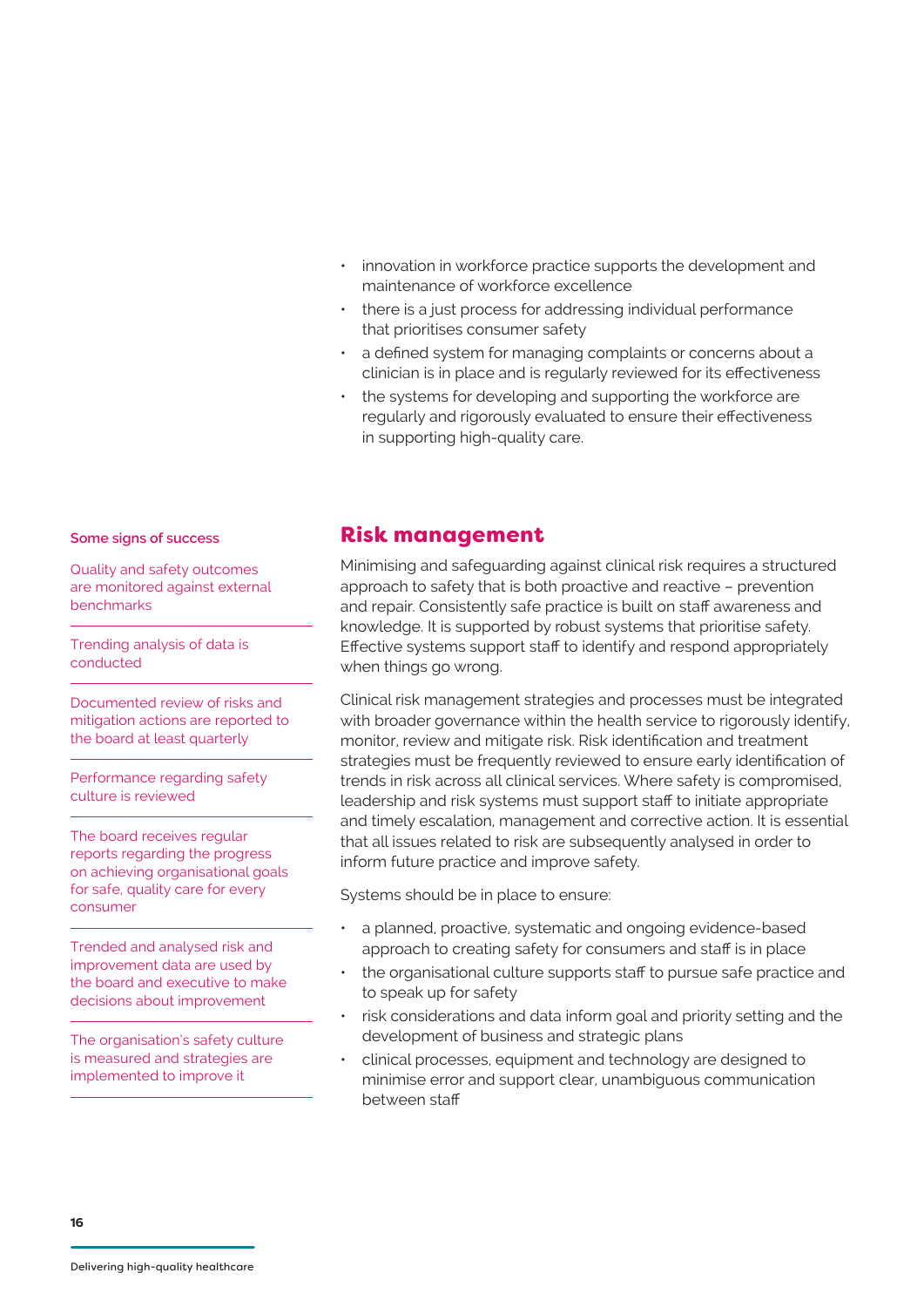

- risks are proactively identified, monitored and managed through an effective register with clearly understood, integrated risk data
- known clinical risks are proactively addressed and all services are regularly scanned to identify risks as they emerge
- identification and reporting of clinical incidents is consistent with the requirements of the Victorian Health Incident Management System (VHIMS) and is tracked over time to monitor and identify safety issues
- clinical incidents are investigated to identify underlying systems issues and root causes, and this information is used to improve safety
- open disclosure processes are in line with the Australian open disclosure framework (ACSQHC 2013)
- the service complies and adheres with risk-related legislation and relevant Australian standards
- systems and datasets for developing and supporting clinical risk management are regularly and rigorously evaluated to ensure their effectiveness in supporting high-quality care.

## Clinical practice

Good clinical practice requires systems that support clinicians to provide safe and appropriate care for each consumer with the best possible outcome, working within the clinical scope of the organisation.

Clinical practice should strive for patient-centred, cohesive, integrated care at all times along the care continuum. It should ensure a shared understanding of the care pathway and goals between clinicians and consumers.

Systems for clinical practice effectiveness should ensure clinicians have the required knowledge and skills, technology and equipment to provide the best care possible. Clinicians must also be supported and expected to regularly and rigorously review their practice, to embrace peer review and teamwork, and to contribute their knowledge and experience to improving care.

The safety, effectiveness and appropriateness of care should be regularly reviewed using appropriate measures and reporting mechanisms.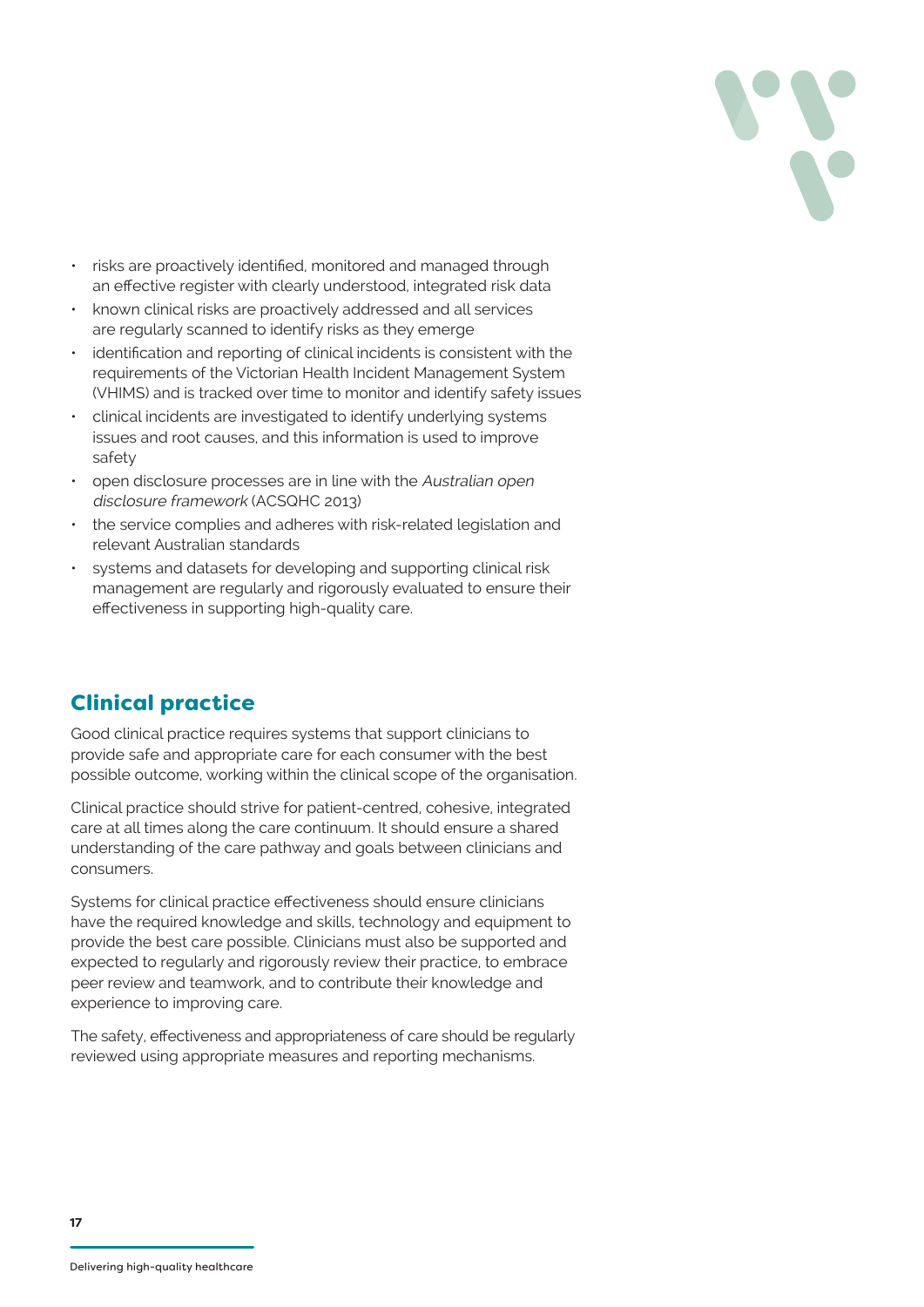#### **Some signs of success**

Clinical services actively participate in relevant clinical registries and clinical audit activities

Benchmarked and trended information about the clinical effectiveness of services is available to and used by clinicians and by the board

Publicly available data about performance on a range of outcome measures (such as pressure injuries and hospital-acquired bacteraemia) is displayed in the health service

Clinicians are working within their approved credentialling and scope of practice requirement

Research and evidence should form the basis of care provision, in tandem with appropriately credentialled, experienced and competent staff. Clinicians at all levels of the organisation should have access to training and information about effective change and improvement tools and methods, and be supported to apply them to review and improve their practice.

Variations in clinical quality and clinical practice will occur within the complexity of healthcare; these should be actively monitored and discussed in light of what is best for the consumer. As with clinical governance itself, clinical practice is not 'set and forget'. It must be closely monitored and regularly reviewed, evaluated and evolved in line with emerging evidence/technologies and changing consumer needs.

Systems should be in place to ensure:

- evidence-based clinical care is delivered within the clinical scope and capability of the health service
- evidence-based clinical care standards and protocols are clearly articulated, communicated and adhered to across the organisation
- clinicians regularly review and improve clinical care, preferably in a multidisciplinary manner
- credentialling, scope of practice and supervision processes support clinicians to work safely and effectively within their scope of practice
- active clinical partnerships are developed with consumers and include a shared understanding of the care plan
- consumers are transitioned across care settings and services smoothly
- clinicians participate in the design and review of clinical systems and processes, and support clinical innovation
- data on the safety, clinical effectiveness and person-centredness of care is collected, analysed and shared for the purposes of both accountability and improvement
- clinical care processes and outcomes are measured across all services
- clinicians regularly review their own performance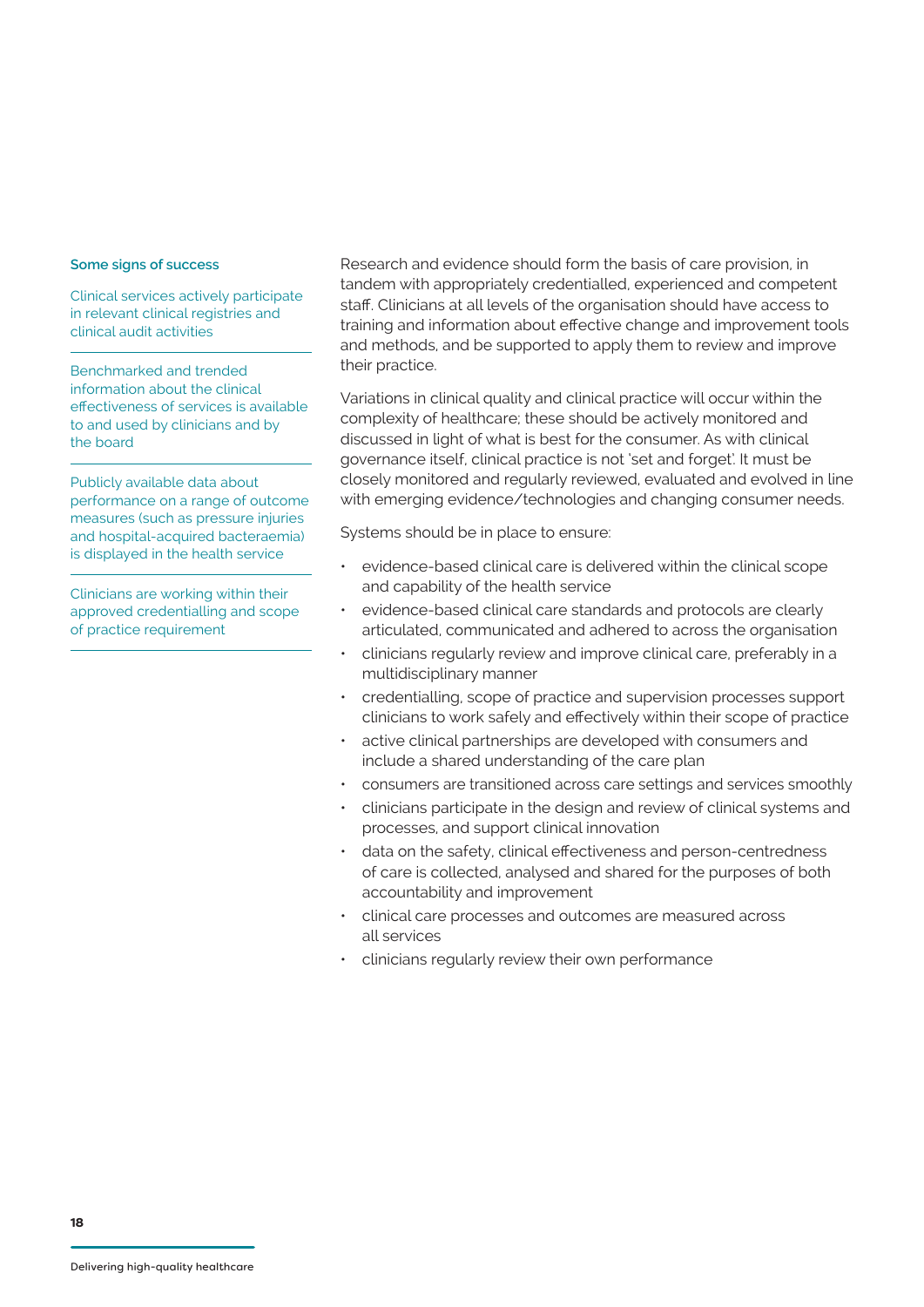

- clinicians lead activities to improve clinical practice, and these activities are planned, prioritised, supported by change and improvement science, and are sustainable
- clinical practice variation is closely monitored and regularly reviewed to ensure quality outcomes for high-risk, high-volume and high-cost services
- there is a 'just' process for addressing issues with individual clinician performance that prioritises consumer safety
- clinical quality improvement activities undergo external reviews
- new procedures and therapies are introduced in a way that ensures quality and safety issues have been identified
- clinical practice is regularly and rigorously evaluated to ensure its effectiveness in supporting high-quality care
- appropriate utilisation of healthcare is monitored and reviewed as a component of quality.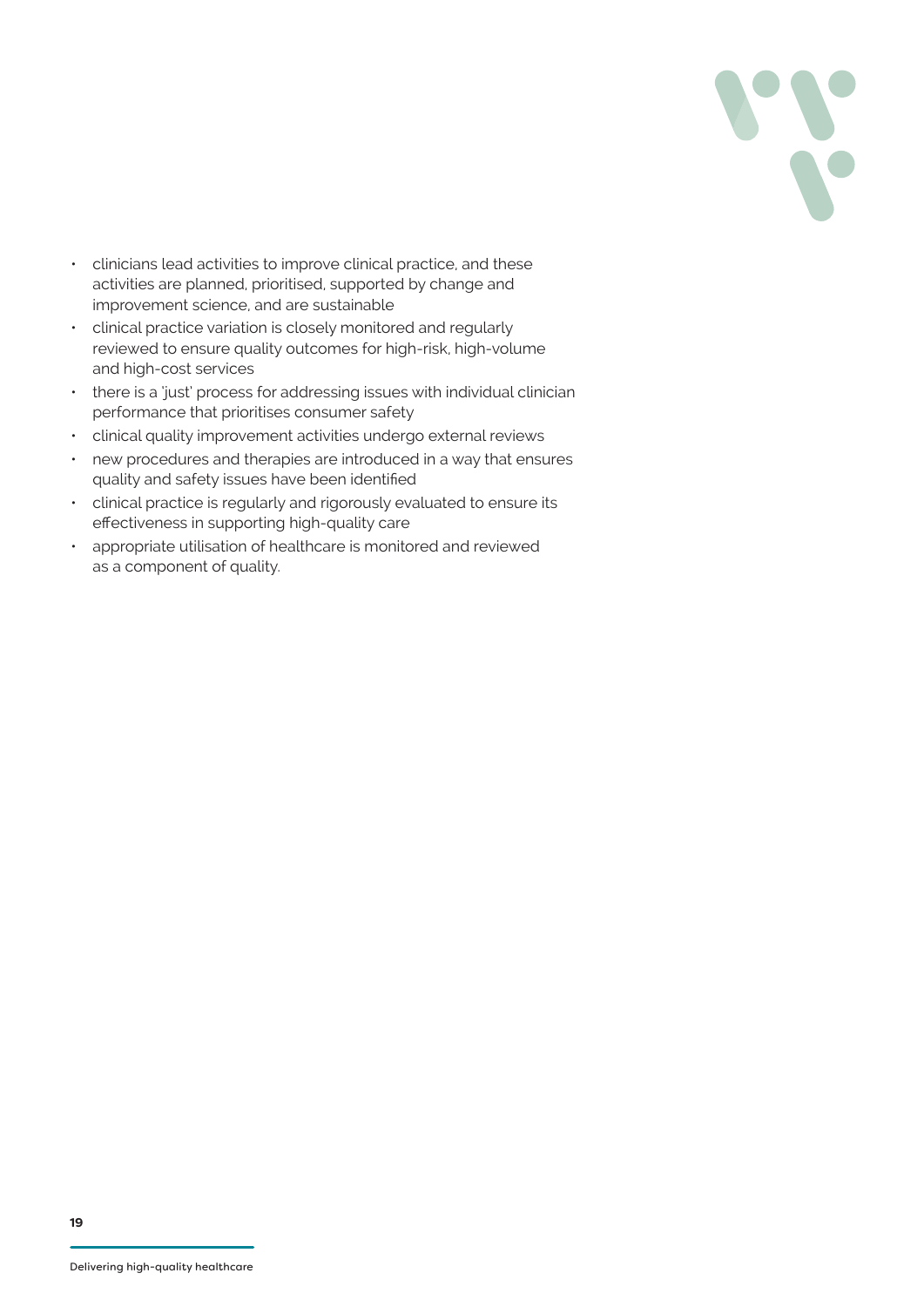## Critical clinical governance questions

- How do we know our care is safe and effective?
- How do we ensure the quality and safety of care?
- Do we know what the red flags are?
- How will we fix what we know isn't working?
- What needs to get done to improve the quality and safety of care?
- Do we have a 'just' culture to facilitate continuous improvement in quality and safety?
- What actions do we take as a group to ensure that intimidating and inappropriate behaviour is not tolerated?
- What actions do we take to ensure patients are empowered to meaningfully partner in their care and the organisational design of the service?
- Are we frequently evaluating the impact and extent of the patient voice?
- How effective are our organisational governance systems in supporting our safe, effective and person-centred goals for every consumer?
- What must we do to increase the effectiveness of our systems?
- Do all staff feel supported to create consistently safe, person-centred and effective care?
- What must we do to increase support for staff?
- Are our clinicians adequately skilled, engaged and empowered to provide safe, high-quality, person-centred clinical care?
- Are we achieving our purpose of providing a safe, person-centred and effective experience for every consumer? What must we do to make more progress on achieving our purpose?
- Where is the evidence that our patients are better off?
- Do we have a shared definition/understanding of success?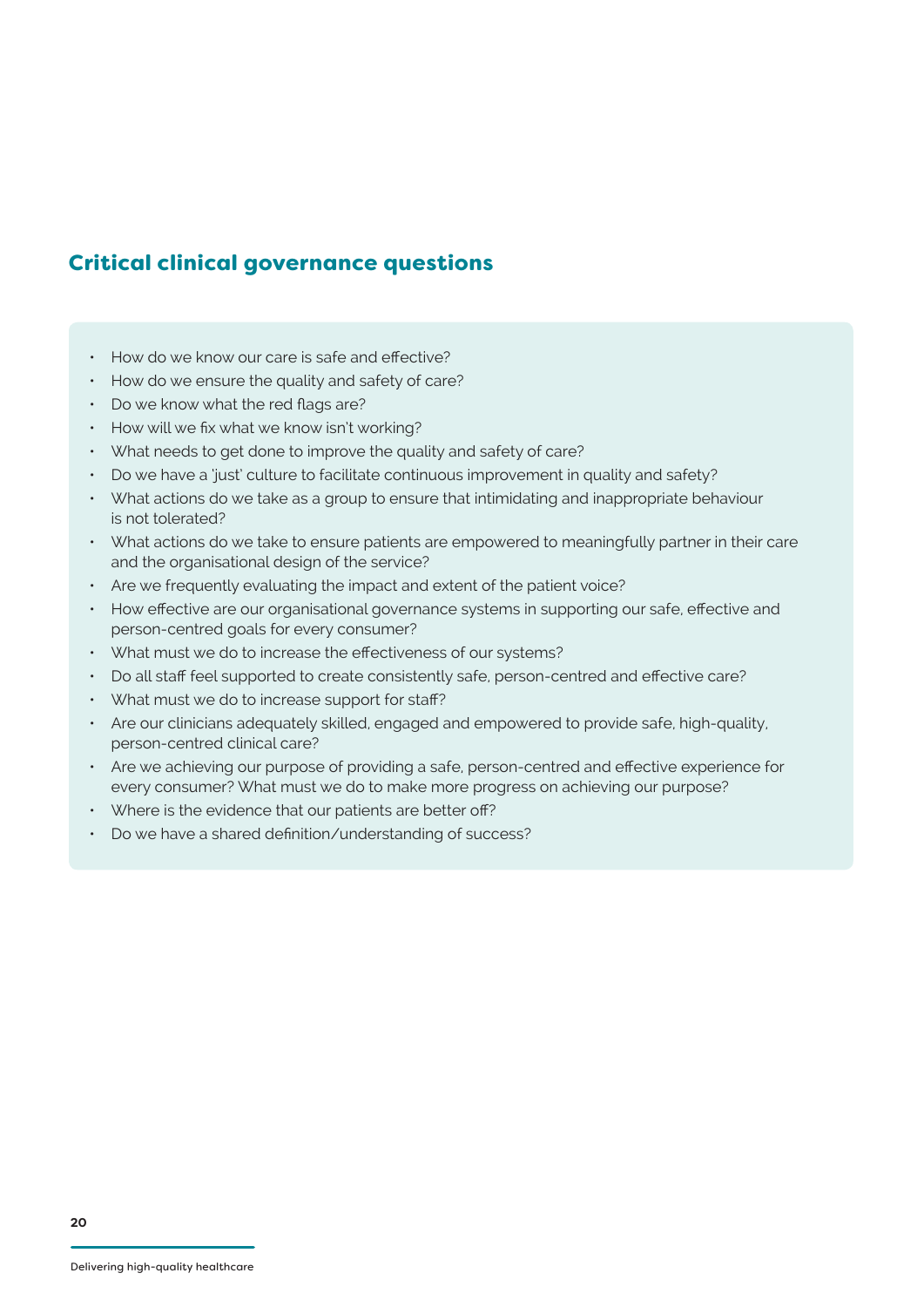

## Symptoms of clinical governance failure

A number of common themes have emerged from reviews of healthcare organisations that have experienced high-profile failures in patient care:

- an institutional, isolated and inward-looking culture that is unsupportive of learning and that develops and cultivates a fear of speaking up
- a disengaged board, CEO and executive who are unwilling to hear bad news
- clinical leaders who are disconnected from the organisation's clinical governance processes and systems
- lack of clinical leadership, staff engagement and teamwork to support safe, high-quality care
- weak reporting format and content, particularly a lack of benchmarking and trend analysis, and a passive monitoring response
- a quality system based on compliance with standards with limited service and care improvement beyond the requirements of the standards
- a lack of robust review of clinical practice and an assumption that monitoring, performance management or intervention is 'someone else's responsibility'
- tolerance of substandard care problems are long-standing and known by many stakeholders but not actively addressed
- a lack of consumer participation and input and limited interest in consumers and their families decisions are made in the interests of the organisation and staff over the safety and quality of patient care.

**21**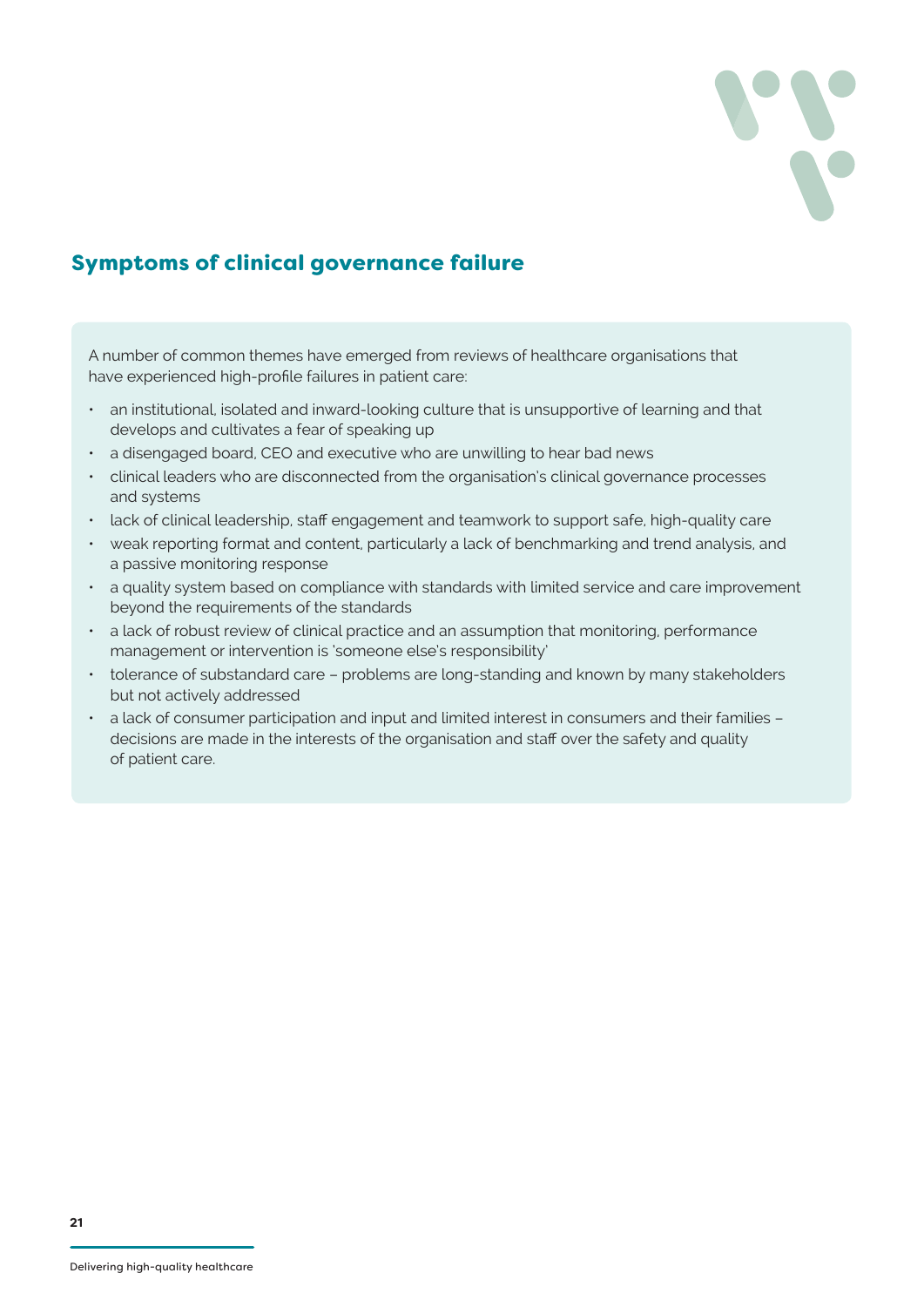## Part 3: Additional information – references and acknowledgements

## **Additional information**

The Victorian Government will provide supportive and adaptive leadership and set a clear vision of excellence for Victorian health services. In striving for continuous improvement and achieving the recommendations set out in the Targeting zero: the review of hospital safety and quality assurance in Victoria report, the government will implement new approaches to building and addressing clinical capability. This goal is underpinned by the commitment to delivering a person-centred healthcare system and improving quality and safety across Victoria.

The Department of Health and Human Services is intensifying its efforts as the system leader and manager and increasing the focus on leading and coordinating: health system design and planning; policy development and implementation; and funding design. The department will work with rural and regional health services to improve collaborative clinical governance arrangements. In addition, the strengthened oversight and engagement processes will enable the department to act quickly and decisively to address quality and safety risks and to facilitate more effective information sharing with and between health services.

Safer Care Victoria will lead quality and safety improvement across Victorian health services – public and private – by providing support via a range of new quality and safety programs and utilising the experiences of frontline clinicians through vitalised clinical networks and the establishment of the Victorian Clinical Council. Together with the department, Safer Care Victoria is developing tools, resources and clinical governance training programs for clinicians, board members and management to supplement this framework and to assist health services in its implementation. These will continue to be refreshed to ensure utility and relevance.

The Victorian Agency for Health Information is committed to expanding relevant quality and safety datasets available to health services and improving timeliness and accessibility. Standardised benchmarking reports will also be provided to health services to drive improvements to safety and quality and to better assess and improve clinical governance performance and processes.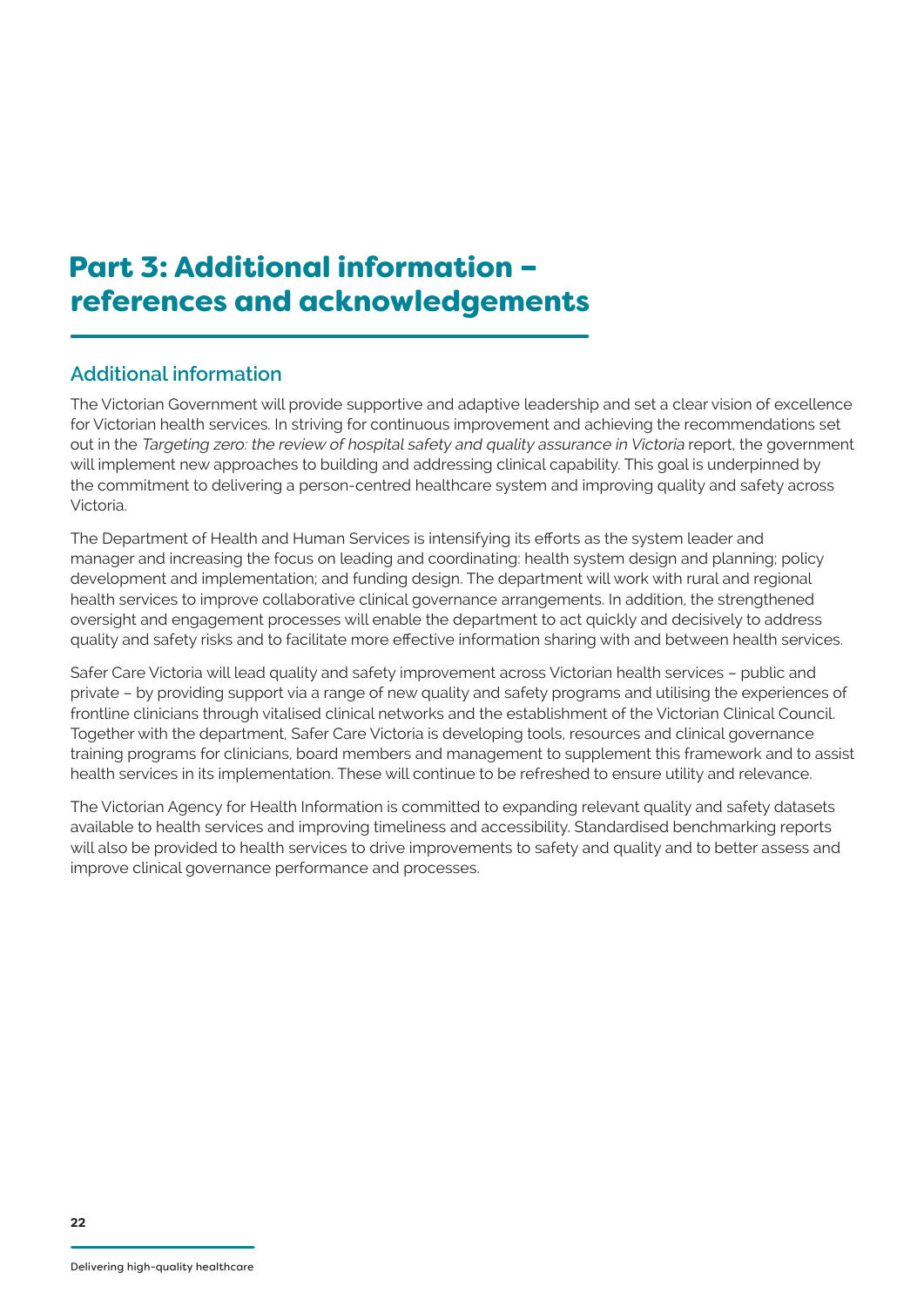

## References and further reading

Australian Commission on Safety and Quality in Health Care (ACSQHC) 2008, **Australian Charter of Healthcare Rights,** ACSQHC, Sydney.

Australian Commission on Safety and Quality in Health Care (ACSQHC) 2010, **Australian safety and quality framework for healthcare**, ACSQHC, Sydney.

Australian Commission on Safety and Quality in Health Care (ACSQHC) 2012, **National Safety and Quality Health Service (NSQHS) Standards**, ACSQHC, Sydney.

Australian Commission on Safety and Quality in Health Care (ACSQHC) 2013, **Australian open disclosure framework**, ACSQHC, Sydney, viewed 27 March 2017, <https://www2.health.vic. gov.au/hospitals-and-health-services/quality-safety-service/clinical-risk-management/open-disclosure/ open-disclosure-framework>.

Australian Commission on Safety and Quality in Health Care (ACSQHC) 2015, **Guide to the National Safety and Quality Health Service Standards for health service boards**, ACSQHC, Sydney.

CRANAplus 2013, **Clinical governance guide for remote and isolated services in Australia**, CRANAplus, Alice Springs.

Department of Health and Human Services 2016,

**The Australian Charter of Healthcare Rights in Victoria**, State of Victoria, Melbourne, viewed 27 March 2017, <https://www2.health.vic.gov.au/about/participation-andcommunication/australian-charter-healthcare-rights/about-the-charter>.

Ham C, Berwick D, Dixon J 2016, **Improving quality in the English NHS: a strategy for action**, The Kings Fund, London.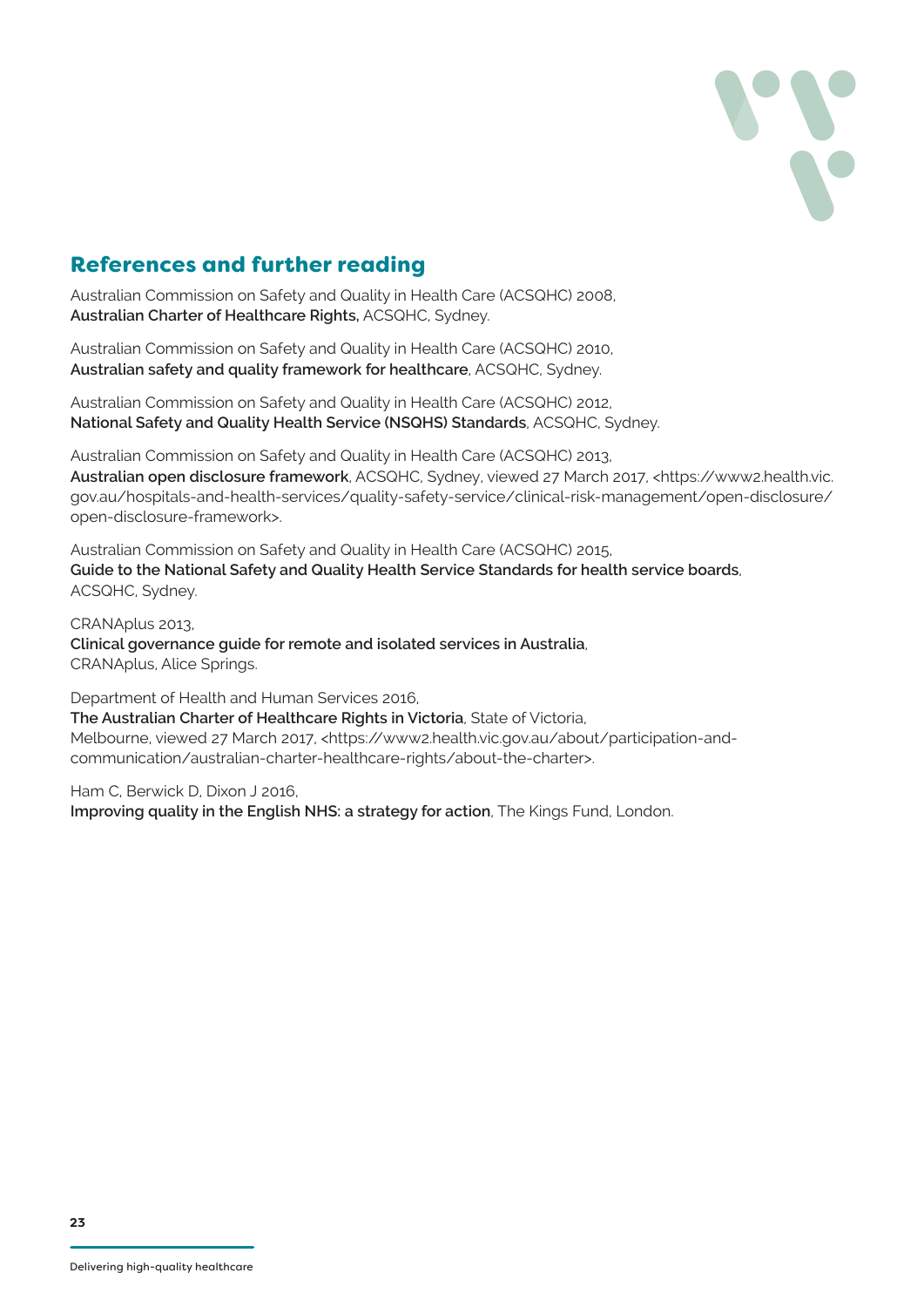## Acknowledgements

Safer Care Victoria acknowledges and thanks the many boards and health services that contributed to the development of this framework.

In particular, we thank the members of the Patient Safety Advisory Committee – Clinical Governance Expert Subcommittee for their valuable contribution to drafting this framework:

- Dr Cathy Balding
- Dr Heather Buchan
- Mr Nick Bush
- Adjunct Professor Cheyne Chalmers
- Ms Vicki Farthing
- Mr Michael Gorton AM
- Mr Alan Lilly
- Ms Bernadette McDonald
- Dr Liz Mullins
- Mr Shane Thomas
- Dr Michael Walsh
- Dr Margaret Way.